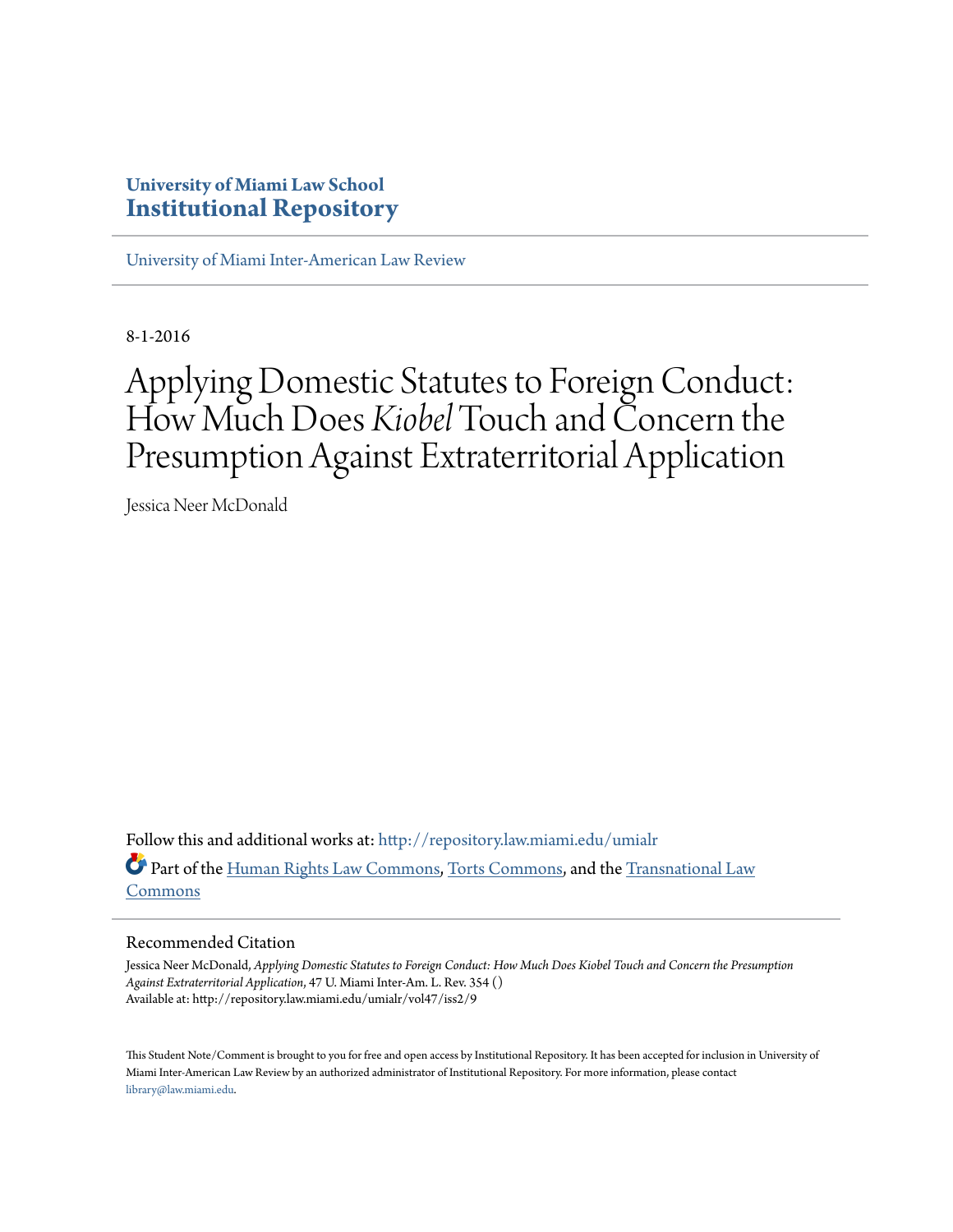## **Applying Domestic Statutes to Foreign Conduct: How Much Does** *Kiobel* **Touch and Concern the Presumption Against Extraterritorial Application**

Jessica Neer McDonald\*

*This paper examines a tumultuous history of applying United States law to foreign conduct in United States federal courts and the impact of recent Supreme Court decisions in this area. Despite its inconsistent application, the presumption against extraterritorial application may bridle Article III courts' authority of applying domestic law to foreign conduct. Notably, a complicated test of displacing the presumption has emerged from the recent Supreme Court case of Kiobel v. Royal Dutch Petroleum Co., which concerned foreign conduct under the Alien Tort Statute ("ATS"). The test states the presumption is overcome if the foreign conduct "touches and concerns" the United States with sufficient force. This paper further analyzes the touch and concern test, which provokes residency, citizenship, and jurisdictional considerations. These considerations expand beyond ATS litigation for guiding litigants and courts on when the presumption may be displaced to apply domestic laws to foreign conduct.* 

| $\mathbf{I}$ |                                                         |  |
|--------------|---------------------------------------------------------|--|
|              | II. PRESUMPTION AGAINST EXTRATERRITORIAL APPLICATION359 |  |
|              |                                                         |  |
|              | B. Morrison v. National Australia Bank Ltd.'s           |  |
|              |                                                         |  |
|              |                                                         |  |
|              |                                                         |  |
|              | III. INTERPRETING KIOBEL V. ROYAL DUTCH PETROLEUM CO.'S |  |
|              |                                                         |  |
|              |                                                         |  |
|              |                                                         |  |

 <sup>\*</sup> J.D. 2016, University of Miami School of Law. I am deeply grateful to Professor Annette Torres for her insight on drafts of this Note and United States Magistrate Judge Edwin Torres for his inspiration on this topic. I would also like to thank the editors of the Inter-American Law Review.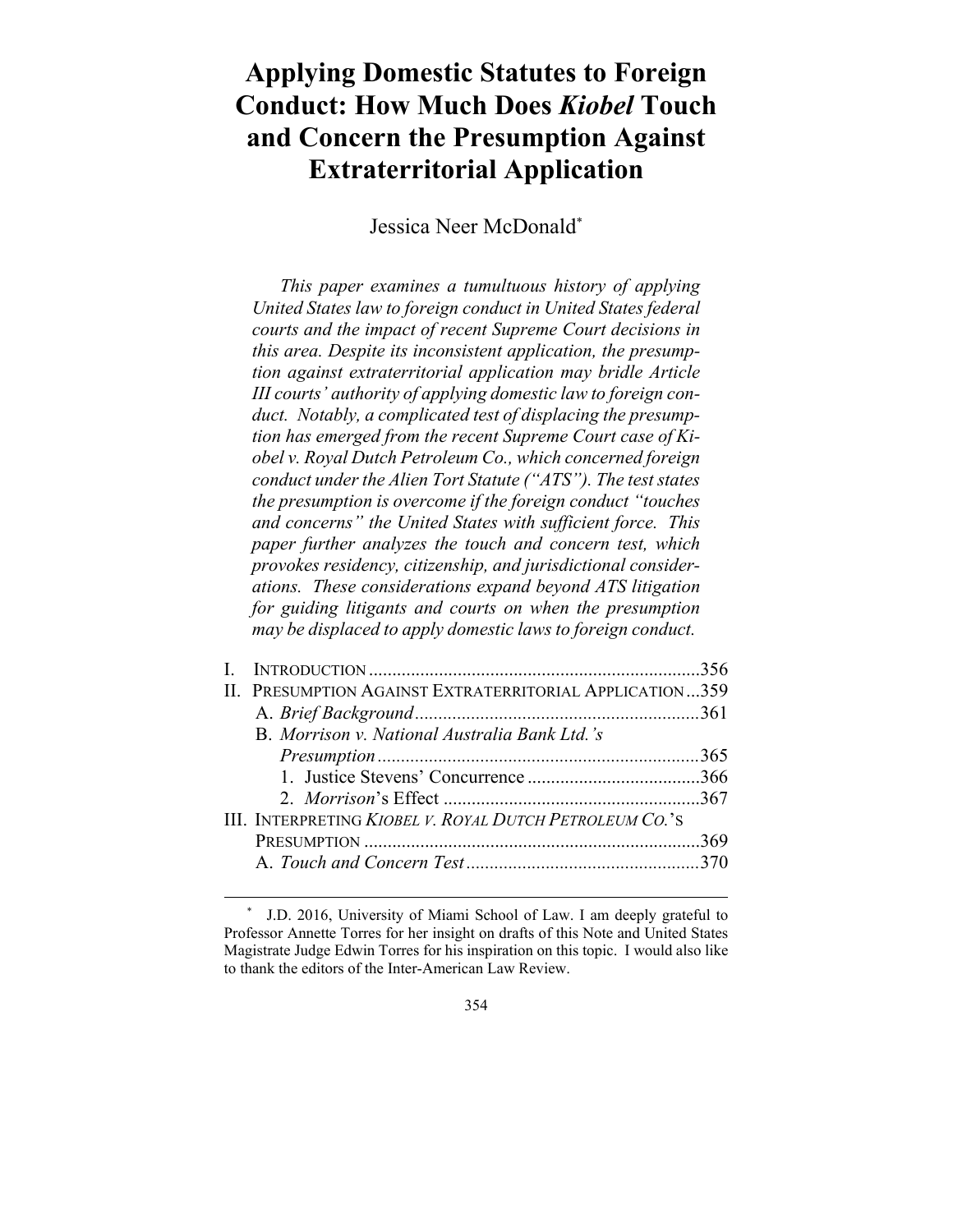| SUMMER 2016] APPLYING DOMESTIC STATUTES TO FOREIGN CONDUCT 355 |  |
|----------------------------------------------------------------|--|
|                                                                |  |
|                                                                |  |
| A. Residency and Citizenship Considerations375                 |  |
|                                                                |  |
|                                                                |  |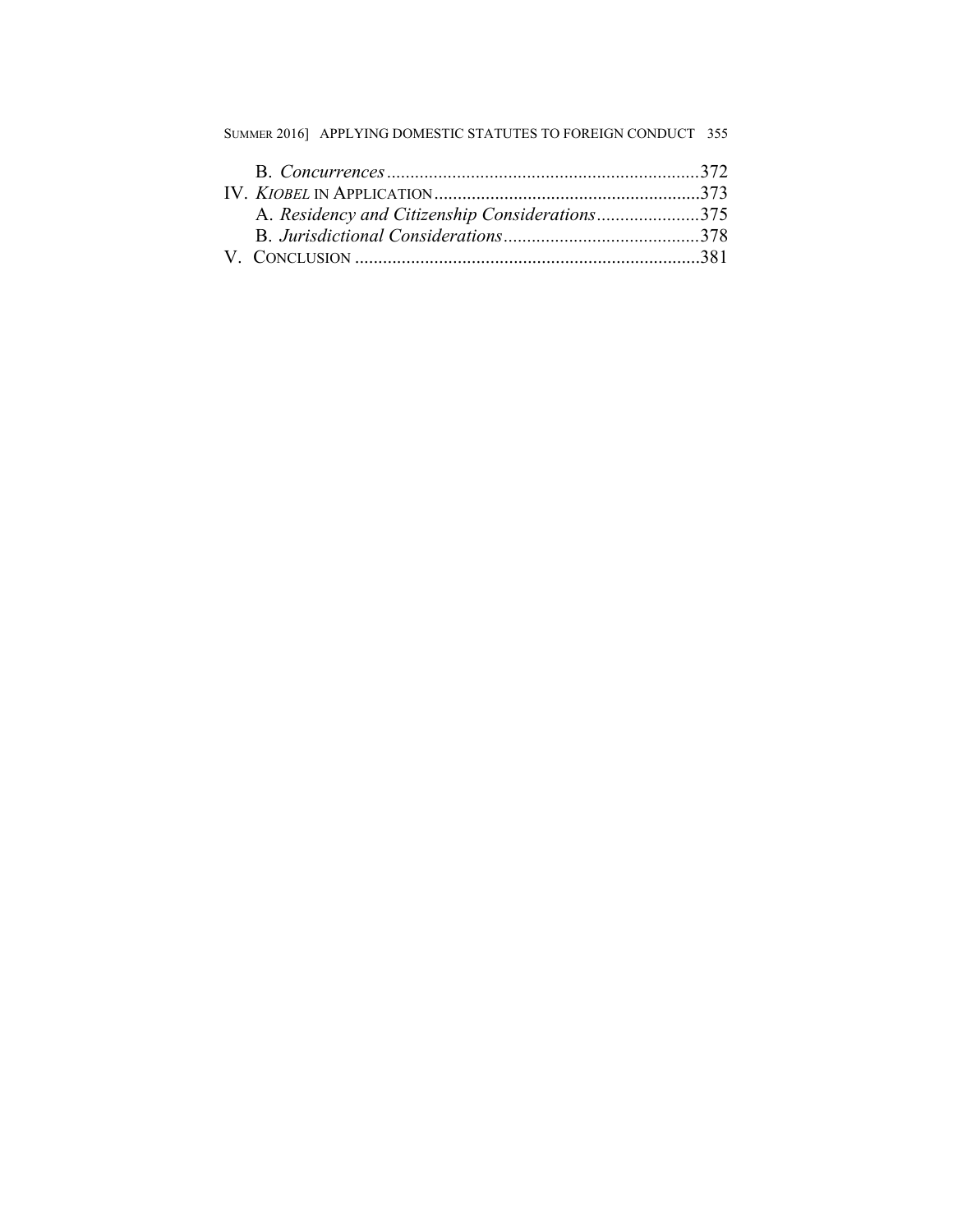#### I. INTRODUCTION

With great power comes great responsibility.<sup>1</sup> Or does it? Improved methods of travel, communication, and technology have afforded greater ease in taking business and/or leisure international within the last century. This power of globalization is widespread and inevitable. Yet as people and business become increasingly international, consequences for misconduct abroad become increasingly difficult to remedy. Whether United States law may hold a person or corporation responsible in federal courts for conduct abroad is unpredictable, which suggests that the more people and business expand internationally, the less likely they will be accountable in the United States for conduct that occurs abroad.

Over the last century, Article III courts have variously expanded and contracted their role in addressing these matters, mostly contingent upon the court's interpretation or disregard of a doctrine referred to as the presumption against extraterritorial application.<sup>2</sup> The presumption against extraterritorial application is a canon of statutory interpretation that assumes domestic law does not apply beyond the United States, unless the operative statute explicitly calls for application beyond domestic conduct.<sup>3</sup> The extension of people and business all over the world has intensified the need to understand when domestic statutes may be applied to foreign conduct that directly or tangentially affect the United States.<sup>4</sup>

Jurisprudence concerning the Alien Tort Statute ("ATS") provides an interesting lens through which federal statutes or common law can guide foreign conduct in federal courts. The ATS is a thirtythree word jurisdictional statute that remained dormant for close to

 $\frac{1}{1}$ <sup>1</sup> See Stan Lee & Steve Ditko, *Spider-Man!*, AMAZING FANTASY #15, Aug. 1962, at 13. 2

*See infra* Part I; *see generally* Anthony J. Colangelo, *A Unified Approach to Extraterritoriality*, 97 VA. L.REV. 1019 (2011) (offering a theoretical approach while contemplating the interaction of congressional powers to legislate extraterritoriality and international law). 3

<sup>&</sup>lt;sup>3</sup> *See* Kiobel v. Royal Dutch Petroleum Co., 133 S. Ct. 1659, 1669 (2013).

*See also* F. Hoffmann-La Roche Ltd. v. Empagran S.A., 542 U.S. 155, 164- 65 (2004) (stating the Supreme Court ordinarily construes statutes to avoid interfering with other nations' sovereign interests, which is "needed in today's highly interdependent commercial world").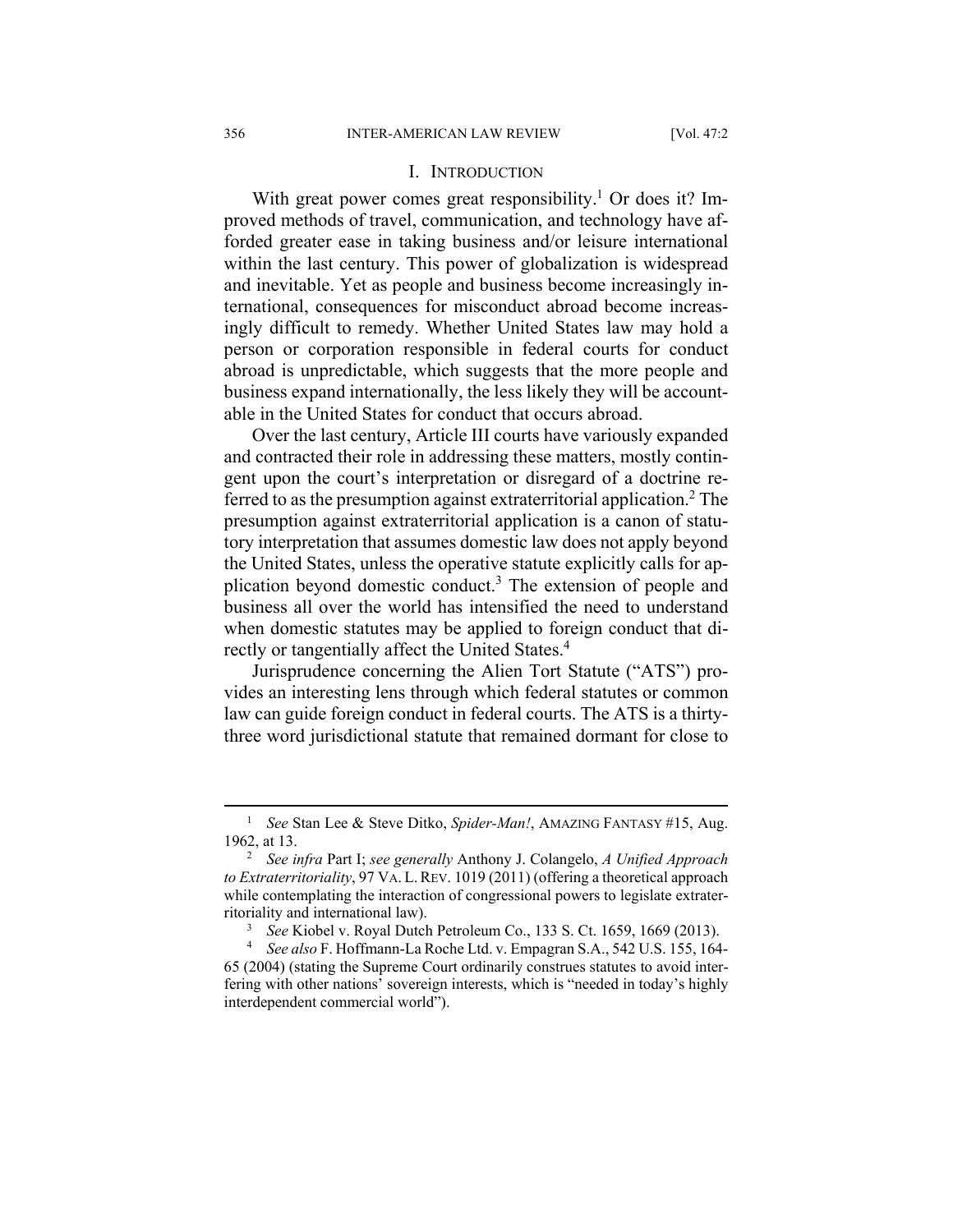two centuries.<sup>5</sup> The ATS was enacted as section 9 of the Judiciary Act of 1789<sup>6</sup> and was not heavily utilized until it was resurrected in 1980 through the Second Circuit opinion of *Filartiga v. Pena-Irala*. 7 It is the only statute of its kind in the world because it provides noncitizens a civil remedy in United States courts for violations of "the law of nations" or "a treaty of the United States."<sup>8</sup>

In the seminal case of *Filartiga*, a Paraguayan family brought suit in a United States federal court against a Paraguayan military official for torturing their son in Paraguay.<sup>9</sup> The Second Circuit found that the "deliberate torture perpetrated under the color of official authority violate(d) universally accepted norms of the international law of human rights, regardless of the nationality of the parties."10 *Filartiga* thus opened the ATS as an avenue for human rights redress in federal courts.<sup>11</sup>

While the Second Circuit's opinion in *Filartiga* effectively allowed the ATS to be utilized as a vehicle for human rights litigation in federal courts, the recent Supreme Court decision of *Kiobel v. Royal Dutch Petroleum Co*. might have obstructed it.12 In 2013, *Kiobel*, a subsequent Supreme Court ATS case, yielded a case study of complicated questions that accompany widespread transnational

<sup>&</sup>lt;sup>5</sup> The statute states, "The district courts shall have original jurisdiction of any civil action by an alien for a tort only, committed in violation of the law of nations or a treaty of the United States." 28 U.S.C. § 1350 (2012).

*See generally Kiobel*, 133 S. Ct. at 1663 (describing two incidents that prompted the passage of the Alien Tort Statute).

*See* Rachel Paul, Note & Comment, *Interpreting Liability Under the Alien Tort Statute*, 67 U. MIAMI. L. REV. 705, 706 (2013); Anne-Marie Burley, *The Alien Tort Statute and the Judiciary Act of 1789: A Badge of Honor*, 83 AM.J. INT'L L. 461, 461 (1989).

Pierre N. Leval, *The Long Arm of International Law*, FOREIGN AFF. (Mar./Apr. 2013), http://www.foreignaffairs.com/articles/138810/pierre-nleval/the-long-arm-of-international-law ("[T]he United States remains the only country in the world to entertain such lawsuits.").

<sup>&</sup>lt;sup>9</sup> Filartiga v. Pena-Irala, 630 F.2d 876, 878 (2d Cir. 1980).

<sup>10</sup> *Id.*

<sup>11</sup> *See* Ismael Diaz, Comment, *A Critique of Proposals to Amend the Foreign Sovereign Immunities Act to Allow Suits Against Foreign Sovereigns for Human Rights Violations*, 32 U. MIAMI INTER-AM. L. REV. 137, 141 n.19 (2001). 12 *See* Kiobel v. Royal Dutch Petroleum Co., 133 S. Ct. 1659; discussion *infra*

Part III.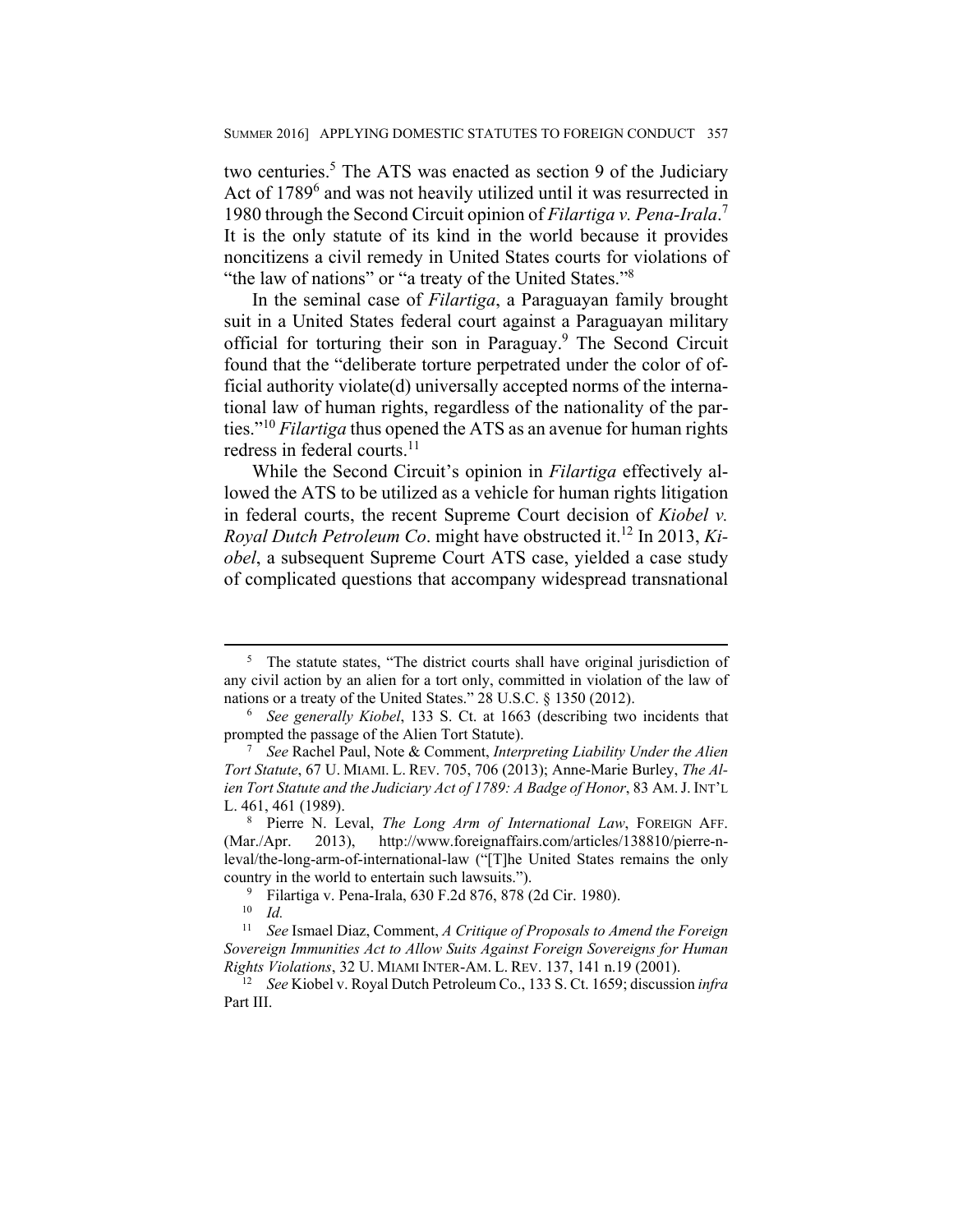interactions, such as the weight of the presumption against extraterritorial application and its reach into different areas of law.13 Unlike *Filartiga*, *Kiobel* involved United States residents and multi-national corporations that had a presence in the United States.

More specifically, *Kiobel* concerned United States residents who brought claims under the ATS against foreign corporations for alleged conduct that occurred in Nigeria.<sup>14</sup> The Court applied the presumption against extraterritorial application, which inhibits domestic statutes from guiding foreign conduct.<sup>15</sup> Although the defendants were corporations that had a presence in the United States and the plaintiffs were United States residents, "mere corporate presence" and plaintiff's legal residency status was not enough to rebut the presumption.16 Because the presumption applied and other factors could not overcome it, the ATS claims for the alleged foreign conduct were dismissed.<sup>17</sup>

*Kiobel*'s application of the presumption relied primarily on *Morrison v. National Australia Bank Ltd.*, a 2010 Supreme Court decision concerning securities.18 *Morrison* explains that the presumption against extraterritorial application may be displaced if the alleged conduct was focused on a federal "congressional concern."19 Lower courts have also relied on *Morrison* to explain extraterritorial application of statutes in other contexts, such as antitrust, Racketeer Influenced and Corrupt Organizations (RICO), and Lanham Act claims.20

The application of *Morrison*, a "foreign-cubed" securities case, in a variety of unrelated subject areas is telling of the importance of understanding when domestic statutes can be applied to conduct that occurred abroad—a crucial role of United States federal courts. This note will evaluate the relationship between *Kiobel* and *Morrison*, the

13 See *Kiobel*, 133 S. Ct. 1659.<br>
<sup>14</sup> See id. at 1662.<br>
<sup>15</sup> *Id.* 16 *Id.*<br>
<sup>17</sup> *Id.* 18<br> *Id.* at 1664-67, 1669; Morrison v. Nat'l Austl. Bank Ltd., 561 U.S. 247 (2010). Interestingly, *Morrison* is referred to as "foreign-cubed" due to the presence of three indicators: foreign plaintiffs, foreign defendants, and conduct occurring outside of the United States, which is akin to the factors present in *Filartiga*.<br><sup>19</sup> Morrison, 561 U.S. at 266; see discussion *infra* Part I.B.<br><sup>20</sup> See discussion *infra* Part I.B.ii.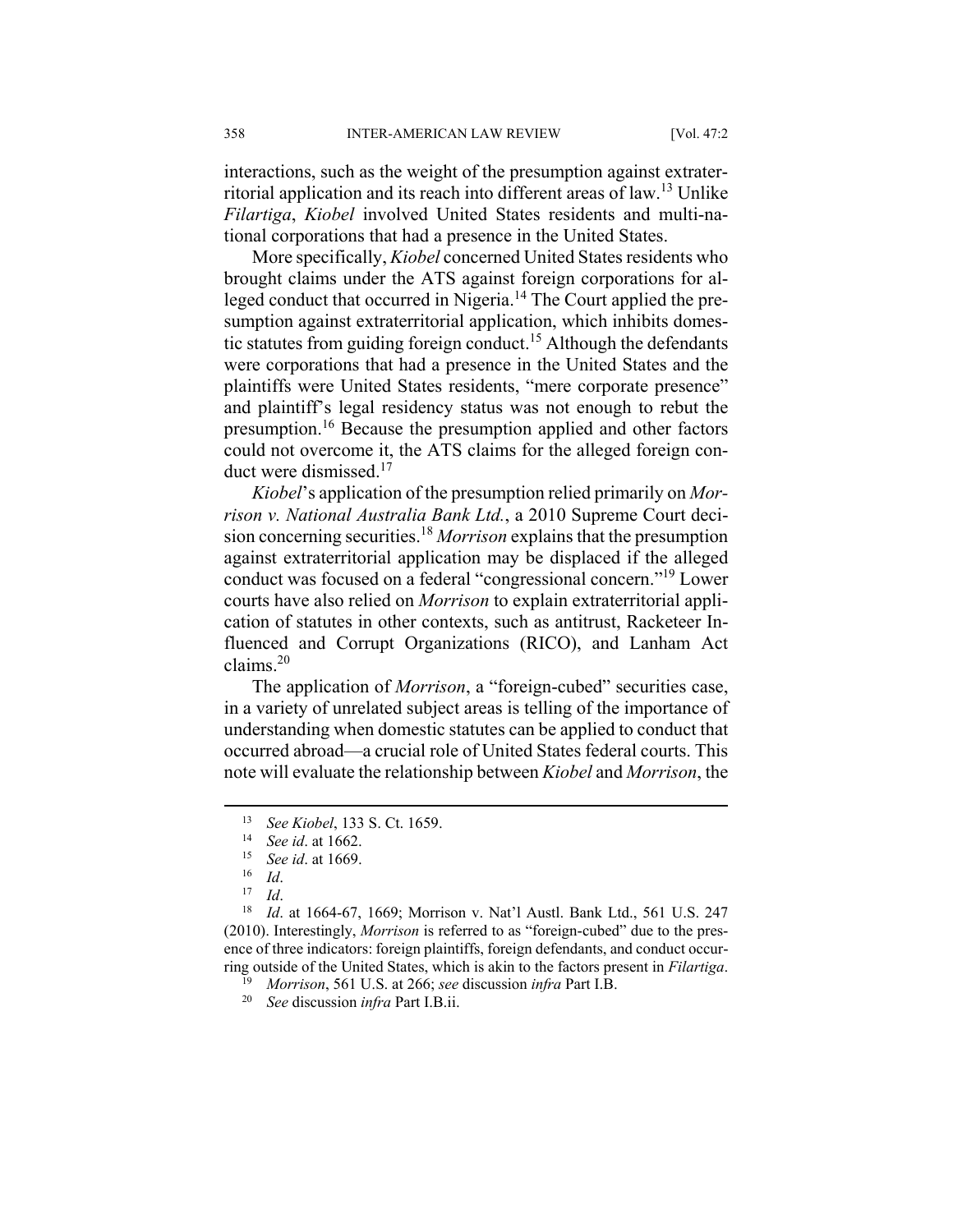impact *Kiobel* has on the presumption against extraterritorial application jurisprudence, and the reach *Kiobel* may have into other areas of the law. Part I offers a general background to the presumption against extraterritorial application and how its temperamental history may guide courts today to determine if the presumption should apply to any number of statutes.21 Part I also details the Supreme Court's interpretation of the presumption against extraterritorial application within the last five years through *Morrison,* which has resurrected a strong presumption against extraterritorial application, and *Kiobel*. 22 Part II further explores *Kiobel*'s presumption "test" and the factors the majority and concurrences evaluate in applying the presumption against extraterritorial application to the ATS.<sup>23</sup> Part III discusses the effect *Kiobel* may have on the presumption as whole, while examining residency and citizenship considerations of the plaintiff or defendant and jurisdictional considerations.<sup>24</sup>

## II. PRESUMPTION AGAINST EXTRATERRITORIAL APPLICATION

Justice Oliver Wendell Holmes, Jr. stated in a 1909 antitrust case, "the general and almost universal rule is that the character of an act as lawful or unlawful must be determined wholly by the law of the country where the act is done."25 Justice Holmes further outlined that without a clear mandate by Congress, courts must confine the statute being interpreted to the "territorial limits over which the lawmaker has general and legitimate power."26 This interpretation

<sup>&</sup>lt;sup>21</sup> See infra Part I.<br>
<sup>22</sup> See infra Part I.B.<br>
<sup>23</sup> See infra Part III.<br>
<sup>24</sup> See infra Part III.<br>
<sup>25</sup> Am. Banana Co. v. United Fruit Co., 213 U.S. 347, 356 (1909) (citing Slater v. Mexican Nat'l. R.R. Co., 194 U.S. 120, 126 (1904)). The Sherman Act has expanded extraterritorial reach under United States v. Aluminum Co. of America, 148 F.2d 416 (1945) and Timberlane Lumber Co. v. Bank of America, 549 F.2d 597 (2d Cir. 1976). 26 *Am. Banana*, 213 U.S. at 357.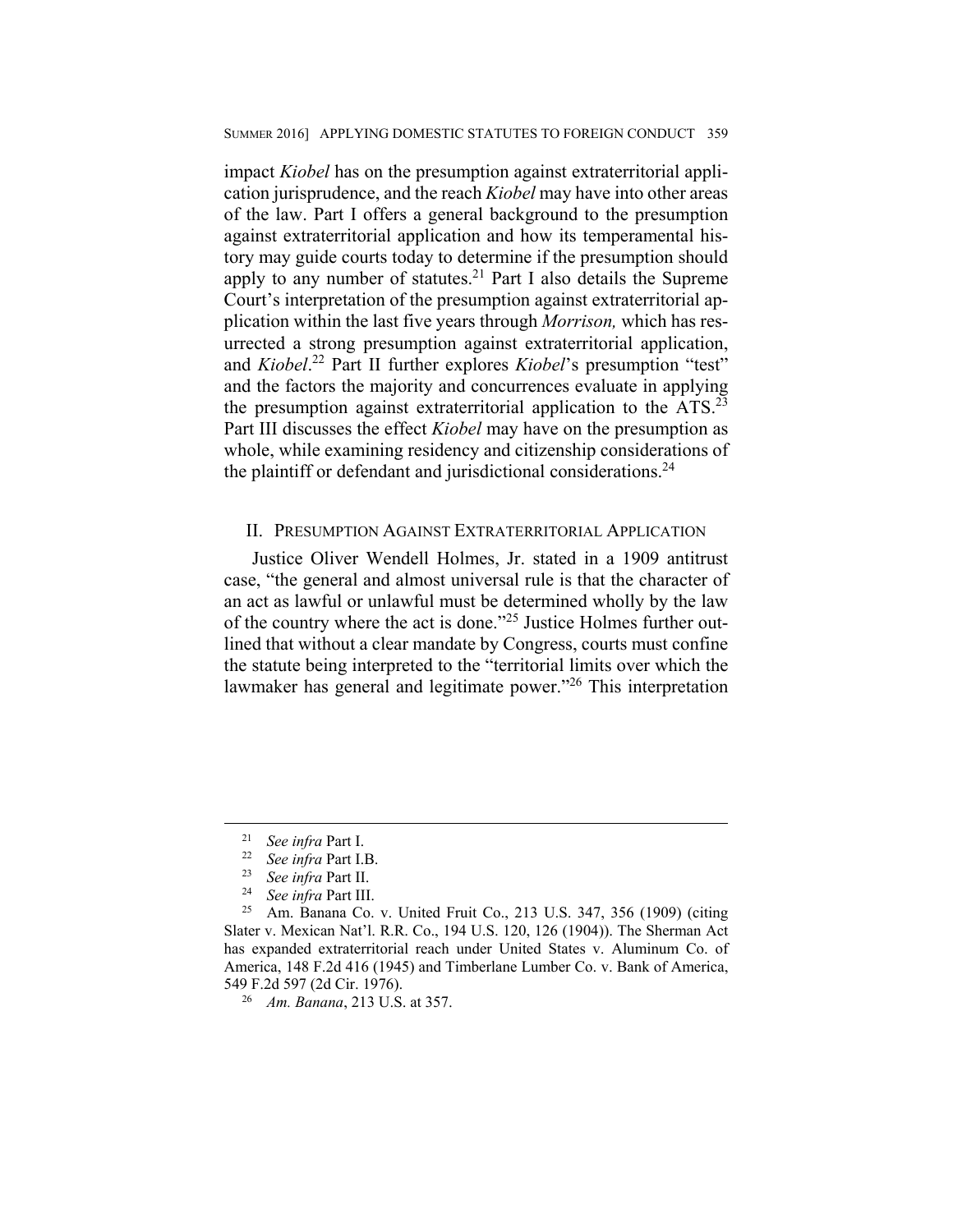presents a rigid origination of the presumption against extraterritorial application, which has since been modified to allow for some extraterritorial application.<sup>27</sup>

In general, the presumption against extraterritorial application pertains to domestic statutes when used to govern foreign conduct to estop cases from being tried in United States federal courts.28 The concept derives from the understanding that Congress creates laws with respect to domestic, and not foreign, affairs<sup>29</sup> and comity.<sup>30</sup> The most appropriate form of comity may be labeled as "prescriptive comity," which Justice Scalia describes, in his dissent in *Hartford Fire Insurance Company v. California*, as "the respect sovereign nations afford each other by limiting the reach of their laws."31

substantially overturned by Cont'l Ore Co. v. Union Carbide & Carbon Corp., 370 U.S. 690 (1962); *see also* EEOC v. Arabian Am. Oil Co., 499 U.S. 244, 248 (1991), *superseded by statute*, Civil Rights Act of 1991, Pub. L. No. 102-166, 105 Stat. 1074, *as recognized in* Arbaugh v. Y&H Corp., 546 U.S. 500 (2006) ("[The presumption] serves to protect against unintended clashes between our laws and those of other nations which could result in international discord."); *see generally* John H. Knox, *A Presumption Against Extrajurisdictionality*, 104 AM.J. INT'L L. 351, 362-66 (2010) (describing early cases adopting American Banana's presumption against extraterritoriality generally involved situations that were un-

likely to cause conflicting jurisdictional claims by more than one country).<br><sup>31</sup> Hartford Fire Ins. Co. v. California, 509 U.S. 764, 817 (1993) (Scalia, J., dissenting); *see* RESTATEMENT (THIRD) OF FOREIGN RELATIONS § 402 (1987). Note that *Hartford*'s majority opinion did not elicit the presumption against extraterritoriality. Instead, Justice Scalia's dissent took it upon itself to conclude the presumption was not at issue because of case law that held the Sherman Act did not invoke the presumption. *Hartford*, 509 U.S. at 814; *see generally* Stephen D. Piraino, Note, *A Prescription for Excess: Using Prescriptive Comity to Limit the Extraterritorial Reach of the Sherman Act*, 40 HOFSTRA L. REV. 1099 (2012) (describing the Sherman Act's extraterritorial application).

 <sup>27</sup> *Accord* Jonathan Turley, Legal Theory, *"When in Rome": Multinational Misconduct and the Presumption Against Extraterritoriality*, 84 NW. U.L. REV. 598, 604, 608 (1990). 28 *See generally* William S. Dodge, *Understanding the Presumption Against* 

*Extraterritoriality*, 16 BERKELEY J. INT'L L. 85, 85 (1998) [hereinafter Dodge, *Understanding the Presumption*]. 29 *See* Morrison v. Nat'l Austl. Bank Ltd., 561 U.S. 247, 255 (2010) (citing

Smith v. United States, 507 U.S. 197, 204 n.5 (1993)); *accord* Foley Bros., Inc. v. Filardo, 336 U.S. 281, 285 (1949); *see also Am. Banana Co.*, 213 U.S. at 357 ("All legislation is prima facie territorial.") (quotation omitted). 30 *See Am. Banana Co.*, 213 U.S. at 356. *American Banana*'s holding was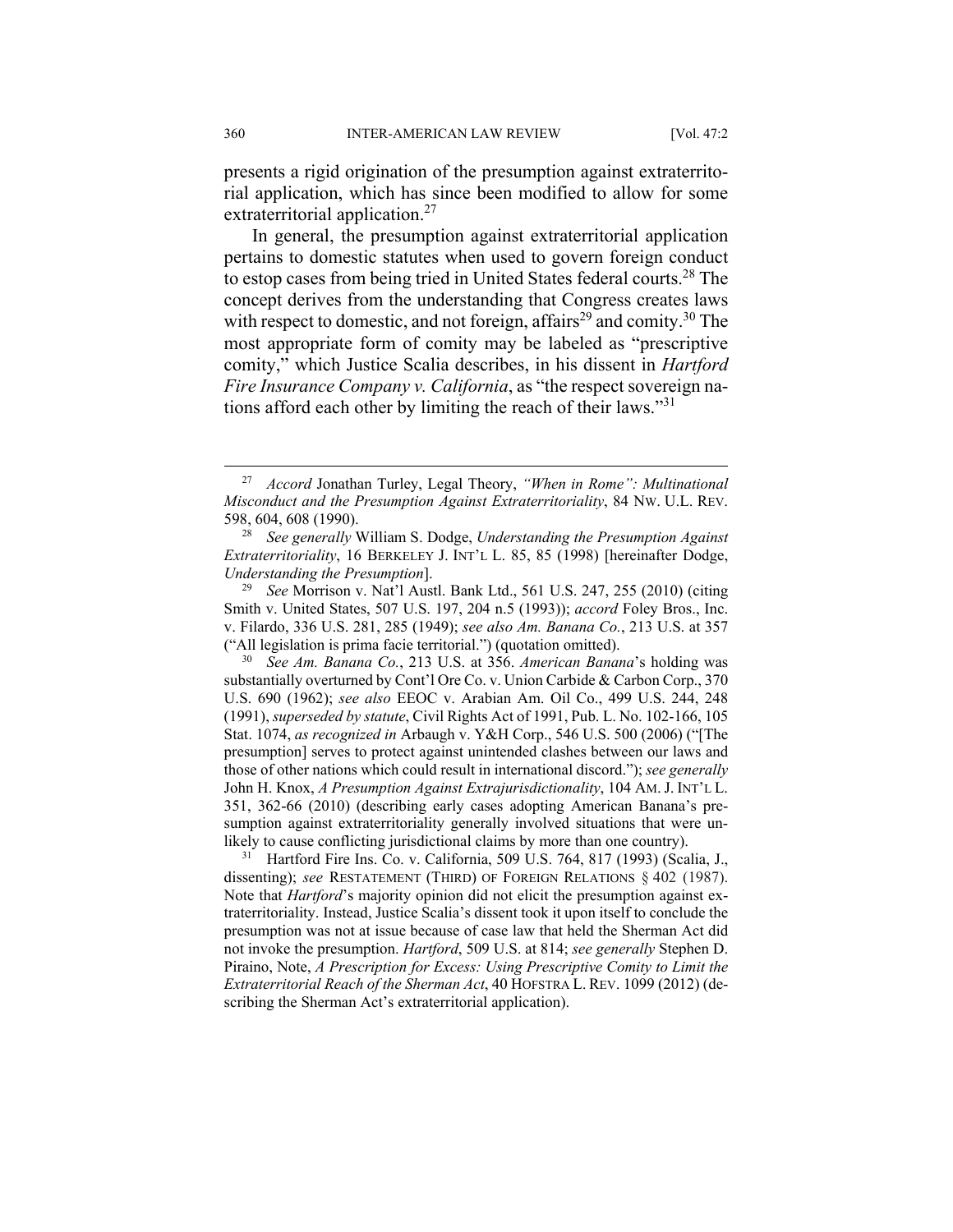Moreover, the presumption serves as a restriction for the judicial branch.32 To maintain each branch of the government separation of the powers, the Supreme Court has expressed the need to avoid any interpretation of federal law that may have foreign policy consequences.<sup>33</sup> The presumption against extraterritorial application particularly inhibits situations not clearly outlined by the political branches.34

#### A. *Brief Background*

The application of the presumption to various statutes has proven inconsistent, but it is "an essential part of the Supreme Court's jurisprudence."35 The inconsistency may largely result from its temperamental history.36 This brief background will use case examples to highlight the presumption's interesting history, highlight jurisdictional questions that accompany foreign conduct, and compare the presumption's application on criminal statutes.

 <sup>32</sup> Kiobel v. Royal Dutch Petroleum Co., 133 S. Ct. 1659, 1664 (2013); *see also* Tel-Oren v. Libyan Arab Republic, 726 F.2d 774, 799 (D.C. Cir. 1984) (per curiam) (Bork, J., concurring) ("[S]eparation of powers principles . . . caution courts to avoid potential interference with the political branches' conduct of foreign relations."). 33 *See* Curtis A. Bradley, *Territorial Intellectual Property Rights in an Age of* 

*Globalism,* 37 VA. J. INT'L L. 505, 551 (1997). 34 *See, e.g.*, McCulloch v. Socieded Nacional de Marineros de Honduras, 372

U.S. 10, 21-22 (1963) ("[T]he arguments should be directed to the Congress rather than to us."); *Kiobel*, 133 S. Ct. at 1669 ("The presumption against extraterritoriality guards against our courts triggering such serious foreign policy consequences, and instead defers such decisions, quite appropriately, to the political branches."); *see also*, Bradley, *supra* note 33, at 516 ("As part of [the] division of power, the Constitution assigns principal policymaking authority, as well as principal authority over foreign affairs, to the legislative and executive branches rather than to the judicial branch.").<br><sup>35</sup> Doe v. Exxon Mobil Corp., 654 F.3d 11, 76 (D.C. Cir. 2011) (Kavanaugh,

J., dissenting); *see generally* John H. Knox, The Unpredictable Presumption Against Extraterritoriality, 40 SW. L. REV. 635, 640 (2011). 36 *See generally* Dodge, *Understanding the Presumption*, *supra* note 28, at

<sup>352-53;</sup> *see also* William S. Dodge, *The Presumption Against Extraterritoriality After Morrison*, 105 AM. SOC'Y INT'L L. PROC. 396, 396 (2011) [hereinafter Dodge, *After Morrison*] ("The Supreme Court's recent extraterritoriality jurisprudence has been a mess.").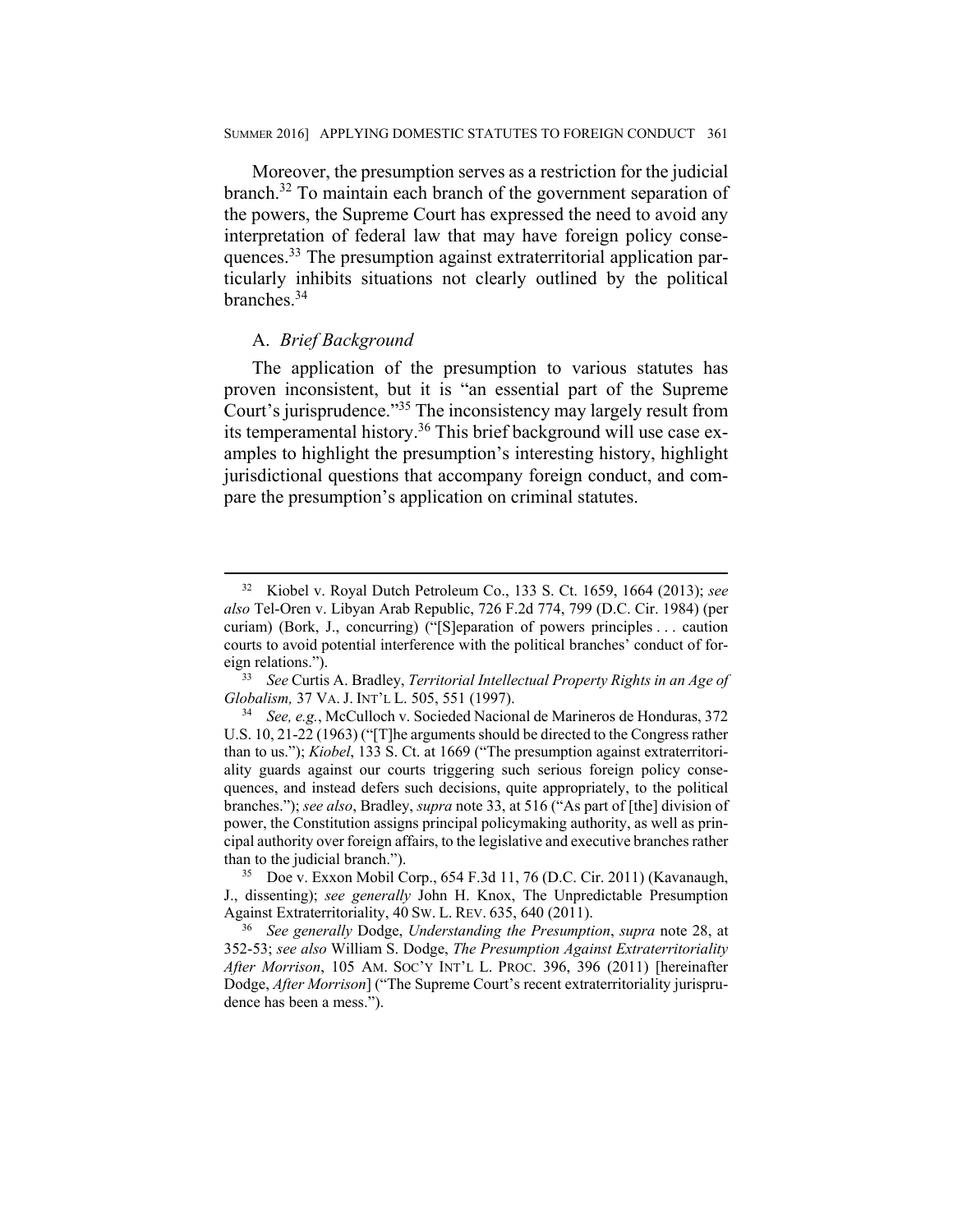In 1991, the Supreme Court opinion in *Equal Employment Opportunity Commission v. Arabian American Oil Company* ("*Aramco*") compared varying precedent and set a strict application of the presumption.37 The Supreme Court applied the presumption against extraterritoriality in a Title VII employment discrimination suit brought by an American citizen against an American company for conduct that occurred abroad.38 The Court in *Aramco* found the presumption was not displaced on the basis that Congress has previously articulated the desire of extraterritorial application of a statute, and it did not do so when it enacted the Title VII statute.<sup>39</sup>

*Aramco* cited the Lanham Act as an example of a statute that Congress intentionally gave extraterritorial reach. 40 In *Steele v. Bulova Watch Co.,* the Supreme Court analyzed whether the Lanham Act, which was enacted to prevent the deceptive use of trademarks, reached alleged unlawful conduct by a United States citizen outside of the United States.41 Because the unlawful conduct had an impact on the United States and the language of the statute gave "broad jurisdictional grant" and "sweeping reach into all commerce which may lawfully be regulated by Congress,"<sup>42</sup> the Supreme Court found that Congress intended the statute to have extraterritorial application.43

Conversely, *Aramco* analyzed two cases that found the respective statutes did not apply to foreign conduct. First, the *Aramco*  Court analyzed the Federal Employers' Liability Act<sup>44</sup> in the Supreme Court decision of *New York Central Railroad Co. v. Chisholm*. 45 In relation to the liability of railroad companies, the

344 U.S. 280, 286-87 (1952)). 42 *Arabian Am. Oil Co.*, 499 U.S. at 252 (citing *Steele*, 344 U.S. at 286-87);

<sup>43</sup> *See Steele*, 344 U.S. at 286-87. 44 Federal Employers' Liability Act, 45 U.S.C. §§ 51-60 (2012).

<sup>37</sup> *See* EEOC v. Arabian Am. Oil Co., 499 U.S. 244 (1991). 38 *Id*. 39 *Id*. at 258. 40 *Id*. at 252-53; *see* 15 U.S.C. § 1127 (2012); *but see* Bradley, *supra* note 33,

at 527-28 (criticizing the reasoning the Lanham Act was found to have extraterritorial reach). 41 *Arabian Am. Oil Co.*, 499 U.S. at 252 (citing Steele v. Bulova Watch Co.,

*compare* 15 U.S.C. § 1127 (2012) (defining commerce as "all commerce which may lawfully be regulated by Congress") *with* U.S. CONST. art. I, § 8, cl. 3 (stating Congress shall have the power to regulate "[c]ommerce with foreign Nations").

<sup>45</sup> New York Cent. R.R. Co. v. Chisholm, 268 U.S. 29 (1925).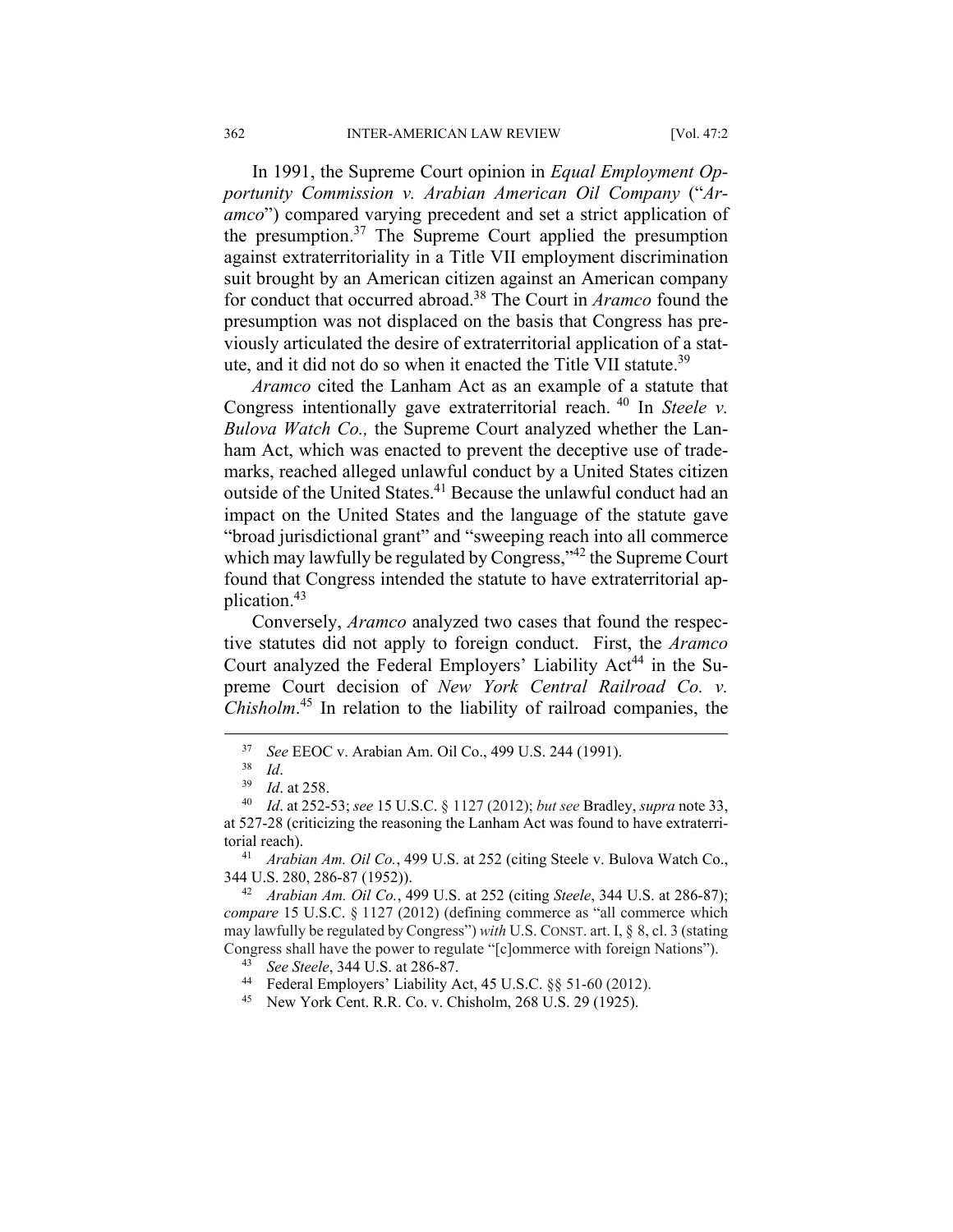statute addressed negligent injuries incurred by employees engaging in commerce between "any of the States or Territories and any foreign nation or nations . . . . .<sup>346</sup> Although the claim at issue in the case was filed by the estate of an American citizen against an American carrier for conduct that occurred thirty miles away from the United States in Canada, the Court found no language in the statute to warrant an extraterritorial application.<sup>47</sup> Thus, the Federal Employers' Liability Act could not be applied to conduct that occurred abroad.<sup>48</sup>

Second, the *Aramco* Court considered the National Labor Relations Act49 in the Supreme Court decision of *McCulloch v. Sociedad Nacional de Marineros de Honduras*. 50 Although the National Labor Relations Act's definition of commerce included "between any foreign country," the broad language did not specify an extraterritorial effect.51 This example, along with *Chisholm*'s analysis of the Federal Employers' Liability Act, supported the following strong presumption: without express language to indicate extraterritorial reach, there is none.<sup>52</sup>

Justice Marshall, joined by Justice Blackmun and Justice Stevens, austerely opposed the majority's strict statutory interpretation.53 The dissent countered that the presumption is not a "clear statement" rule; instead, courts should consider all factors of legislative intent.<sup>54</sup> More specifically, Justice Marshall reasoned that Congress intended Title VII to protect United States citizens from discrimination by United States employers abroad.<sup>55</sup>

<sup>46 45</sup> U.S.C.  $\S$  51.<br>47 *Chisholm*, 268 U.S. at 30-31.

<sup>&</sup>lt;sup>48</sup> *Id.* at 31. **Chicharal Labor Relations Act, 29 U.S.C.** §§ 151-169 (2012).

<sup>50</sup> McCulloch v. Socieded Nacional de Marineros de Honduras, 372 U.S. 10

<sup>(1963). 51</sup> EEOC v. Arabian Am. Oil Co., 499 U.S. 244, 251-52 (1991) (citing *McCulloch*, 372 U.S. at 19). 52 *Arabian Am. Oil Co.*, 499 U.S. at 251-52; *see also* Morrison v. Nat'l Austl.

Bank Ltd., 561 U.S. 247, 255 (2010) ("When a statute gives no clear indication of an extraterritorial application, it has none."); *but see Arabian Am. Oil Co.*, 499 U.S. at 263-64 (Marshall, J., dissenting). 53 *Arabian Am. Oil Co.*, 499 U.S. 244, at 260 (Marshall, J., dissenting). 54 *Id.* at 261. 55 *Id*.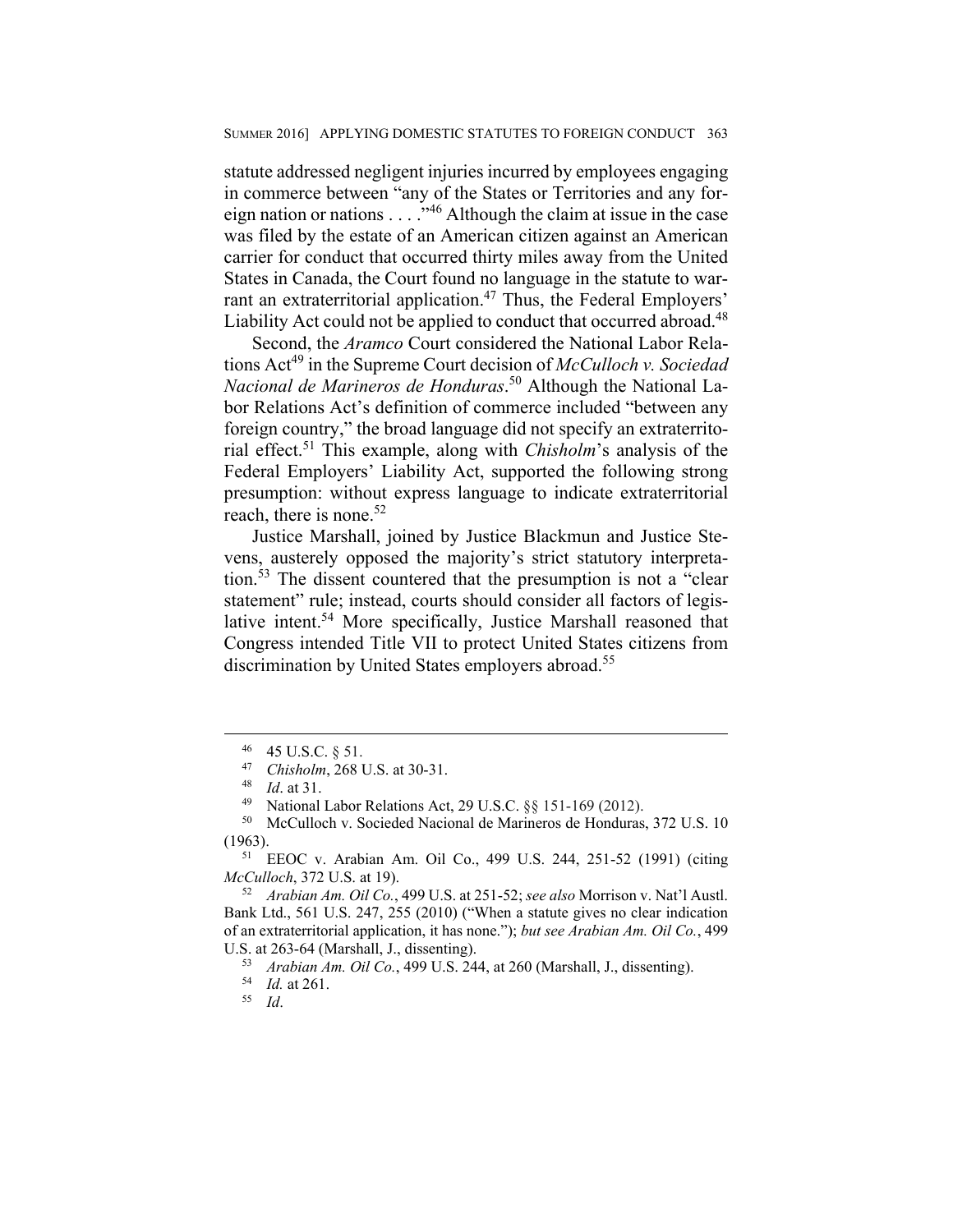Apart from *Aramco*'s strict application of the presumption for Title VII employment discrimination,<sup>56</sup> exceptions have been removed from the grasp of the presumption for other statutes, such as criminal statutes.57 The seminal case of *United States v. Bowman* articulated that the presumption does not apply to criminal statutes because criminal statutes are "not logically dependent on their locality for the government's jurisdiction, but are enacted because of the right of the government to defend itself against obstruction, or fraud wherever perpetrated, especially if committed by its own citizens, officers, or agents."58

Both *Aramco* and *Bowman* reveal when the presumption against extraterritorial application may be overcome to allow application of a domestic statute to foreign conduct; although, some courts simply do not apply the presumption at all.<sup>59</sup> This is likely to change in the twenty-first century because the Supreme Court has addressed the presumption against extraterritorial application more definitively than it has in the past in two distinct areas of law. $60$ 

For example, in 2010, the Supreme Court in *Morrison v. National Australia Bank Ltd*. invigorated the presumption in a securities regulation case*.* <sup>61</sup> *Morrison* has had widespread effects on the overall canon of the presumption against extraterritoriality.<sup>62</sup> Three

 <sup>56</sup> Notably, Congress responded to *Aramco* by enacting the Civil Rights Act of 1991 to give Title VII specified extraterritorial reach. *See* Civil Rights Act of 1991, Pub. L. No. 102-166 (codified as amended at 42 U.S.C. § 2000e(f) (2012)). 57 *See* United States v. Bowman, 260 U.S. 94, 98 (1922); United States v.

Yakou, 428 F.3d 241, 252 (D.C. Cir. 2005); United States v. Yousef, 327 F.3d 56, 87-88 (2d Cir. 2003); United States v. Hill, 279 F.3d 731, 739 (9th Cir. 2002); United States v. Ali, 885 F. Supp. 2d 17, 23-24 (D.D.C. 2012); *but see* David Keenan & Sabrina P. Shroff, *Taking the Presumption Against Extraterritoriality Seriously in Criminal Cases After Morrison and Kiobel*, 45 LOY. U. CHI. L.J. 71,

<sup>80-87 (2013). 58</sup> *Bowman*, 260 U.S. at 98. 59 *See, e.g.*, Filartiga v. Pena-Irala, 630 F.2d 876 (2d Cir. 1980) (applying a domestic statute to foreign conduct without applying the presumption against extraterritoriality). 60 *See* Morrison v. Nat'l Austl. Bank Ltd., 561 U.S. 247, 278-80 (2010) (Ste-

vens, J., concurrence); *see also* Microsoft Corp. v. AT&T Corp., 550 U.S. 437, 439 (2007). 61 *See Morrison*, 561 U.S. 247. 62 *See generally* Dodge, *After Morrison, supra* note 36.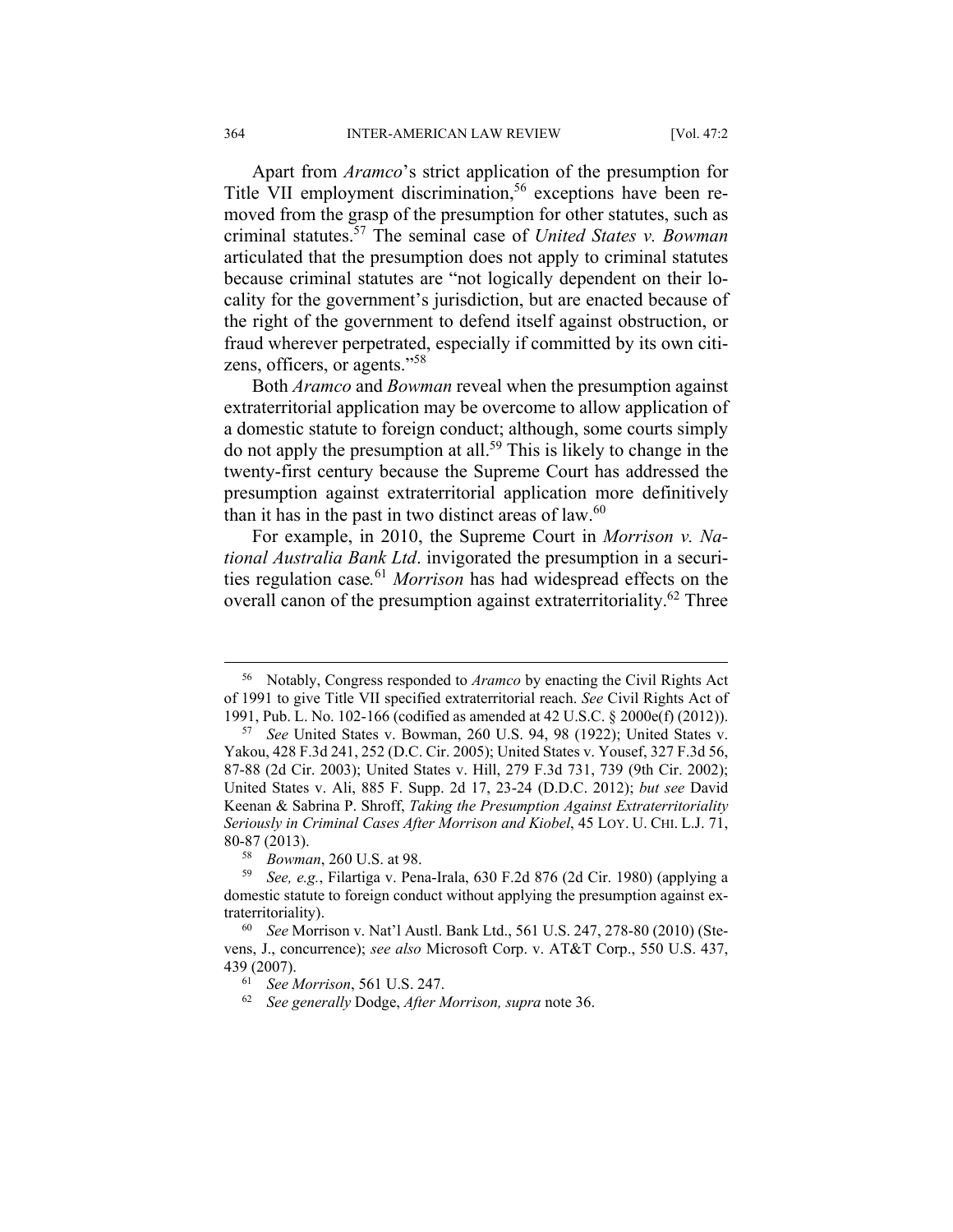years later, the Supreme Court depended heavily on *Morrison* to address the presumption against extraterritorial application in *Kiobel*, a human rights case.<sup>63</sup> Exploring the effect of both these cases is an important indication of the future application of the presumption to various areas of law.

## B. *Morrison v. National Australia Bank Ltd.'s Presumption*

The alleged fraud in *Morrison* resulted from National Australia Bank's purchase of a mortgage serving company that was headquartered in Florida.<sup>64</sup> The plaintiffs argued that because the fraud happened in Florida, United States securities laws should apply, specifically section  $10(b)$  of the Exchange Act.<sup>65</sup> Conversely, the respondents asserted that because the fraud related to trading in Australian securities, United States securities law should not apply.<sup>66</sup>

The Second Circuit found that because it is not clear from the language of the Exchange Act if it has an extraterritorial application, the court must "discern" whether Congress would want the statute to apply through a "conduct" test, "effects" test, or a combination of the two tests.<sup>67</sup> The conduct test asks "whether the wrongful conduct occurred in the United States," and the effects test asks "whether the wrongful conduct had a substantial effect in the United States or upon United States citizens."68 The Second Circuit specifically concluded the conduct test was necessary to assess whether there was sufficient United States involvement for federal court jurisdiction.<sup>69</sup>

Justice Scalia's majority opinion took a different approach.<sup>70</sup> The opinion criticized the Second Circuit's "disregard" of the presumption against extraterritoriality in federal securities cases and quashed the suggestion that extraterritorial reach is a question of subject-matter jurisdiction by defining the scope as a question of

<sup>&</sup>lt;sup>63</sup> See Kiobel v. Royal Dutch Petroleum Co., 133 S. Ct. 1659 (2013).<br>
<sup>64</sup> See Morrison, 561 U.S. at 250-51.<br>
<sup>65</sup> See id. at 252-53.<br>
<sup>66</sup> See id. at 253.<br>
<sup>67</sup> See Morrison v. Nat'l Austl. Bank Ltd., 547 F.3d 167, 171

menos v. E.F. Hutton & Co., 722 F.2d 1041, 1045 (2d Cir. 1983). 69 *See id*. *Morrison*, 547 F.3d at 171 (citing Itoba Ltd. v. LEP Group PLC, 54

F.3d 118, 122 (2d Cir. 1995)). 70 *See Morrison*, 561 U.S. at 249.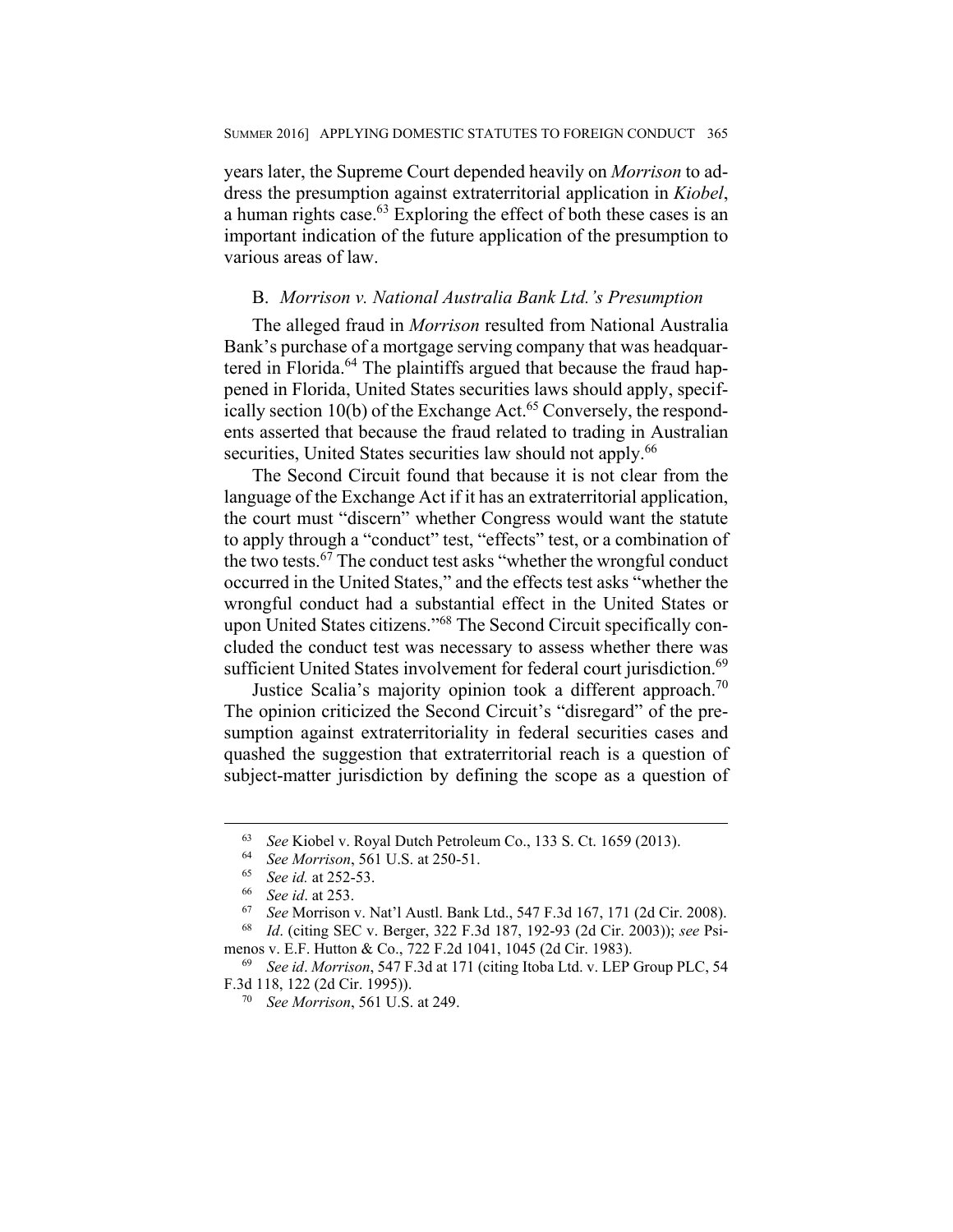merits.<sup>71</sup> Under the issue of merits, the Court determined that because the focus of the Securities Exchange Act of 1934 is not on where the wrong began but upon the purchases and sales of securities on domestic soil, section 10(b) applies only to the transactions of securities listed on domestic exchanges.<sup>72</sup> The opinion bluntly stated, "When a statute gives no clear indication of an extraterritorial application, it has none."73

The opinion determined that the focus in interpreting the extraterritorial application of statutes is not on where the prohibited conduct occurred, but where the conduct effects.74 *Morrison* therefore shifts the analysis "from the location of the conduct to the location of the effects."75 Therefore, although the location of the conduct, as plaintiffs emphasize, is in Florida, the Court noted the rarity of a situation where a statute is prohibited extraterritorial application that does not have any contact at all with the United States.<sup>76</sup> "[The presumption] would be a craven watchdog indeed if it retreated to its kennel whenever *some* domestic activity is involved in the case."77 Therefore, *Morrison* sought to eliminate concerns of the "contact test," and instead, emphasize the "effect test."78

#### 1. Justice Stevens' Concurrence

Justice Stevens concurred in judgment, but differed in reasoning.<sup>79</sup> He wrote a separate concurrence to identify a possible unintended outcome of the majority's holding and characterize the presumption against extraterritorial application differently.<sup>80</sup> The concurrence highlights that as a result of the majority's holding, Amer-

<sup>71</sup> *Id.* at 248. 72 *Id.* at 249; *accord* Dodge, *Understanding the Presumption*, *supra* note 28.

<sup>73</sup> *Morrison*, 561 U.S. at 248. 74 *See* Dodge, *After Morrison, supra* note 36, at 397 (citing William S. Dodge, *Morrison's Effects Test,* 40 Sw. L. REV. 687 (2011)).<br><sup>75</sup> See Dodge, *After Morrison, supra* note 36, at 399.<br><sup>76</sup> See Morrison, 561 U.S. at 249.<br><sup>77</sup> See id. at 266.<br><sup>88</sup> See Dodge, *After Morrison, supra* note 36, at

*Morrison's Effects Test*, 40 SW. L. REV. 687 (2011)). 79 *Morrison*, 561 U.S. at 274 (Stevens, J., concurring). 80 *See id.*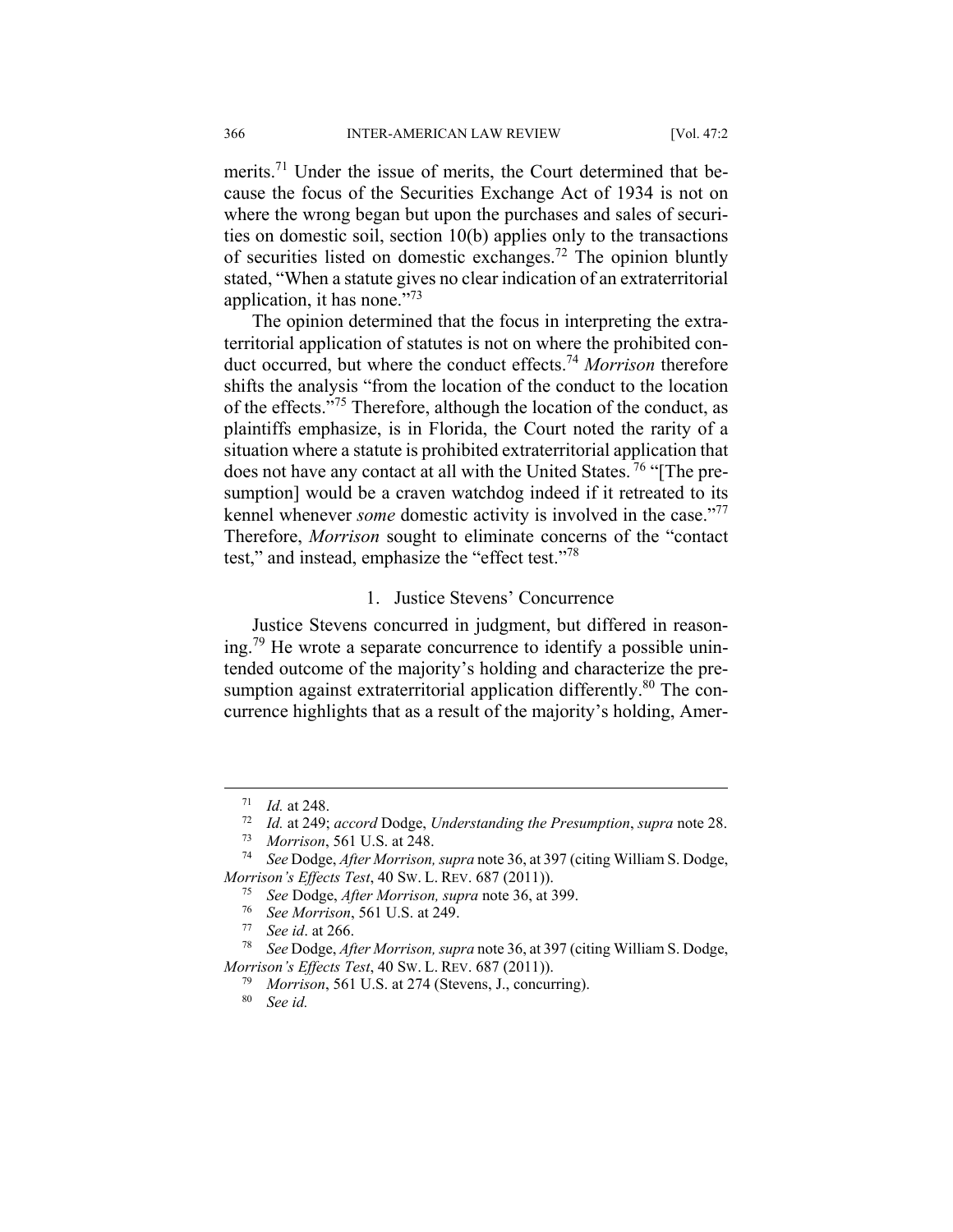icans who bought shares on foreign exchanges cannot sue under federal securities laws.81 Consequently, the focus of the Exchange Act is on the purchases and sales of securities in domestic markets regardless of the effect of any fraud suffered at home.<sup>82</sup>

Justice Stevens' portrayal of the presumption against extraterritorial application also differs from the majority's depiction.83 The concurrence refers to the presumption as a "flexible rule of thumb" that the court turns into "something more like a clear statement rule."84 He emphasizes that the presumption against extraterritoriality serves "as a theory of congressional purpose, a tool for managing international conflict, a background norm, a tiebreaker."85

## 2. *Morrison*'s Effect

The effect of *Morrison* is evident in cases extending well beyond securities fraud. Defendants have utilized the stringent application of the presumption against extraterritoriality in areas of law such as

<sup>81</sup> *See id*. at 285. 82 *See id. at 284.*

<sup>83</sup> *See id*. at 278. 84 *Id.*. 85 *See id*. at 280.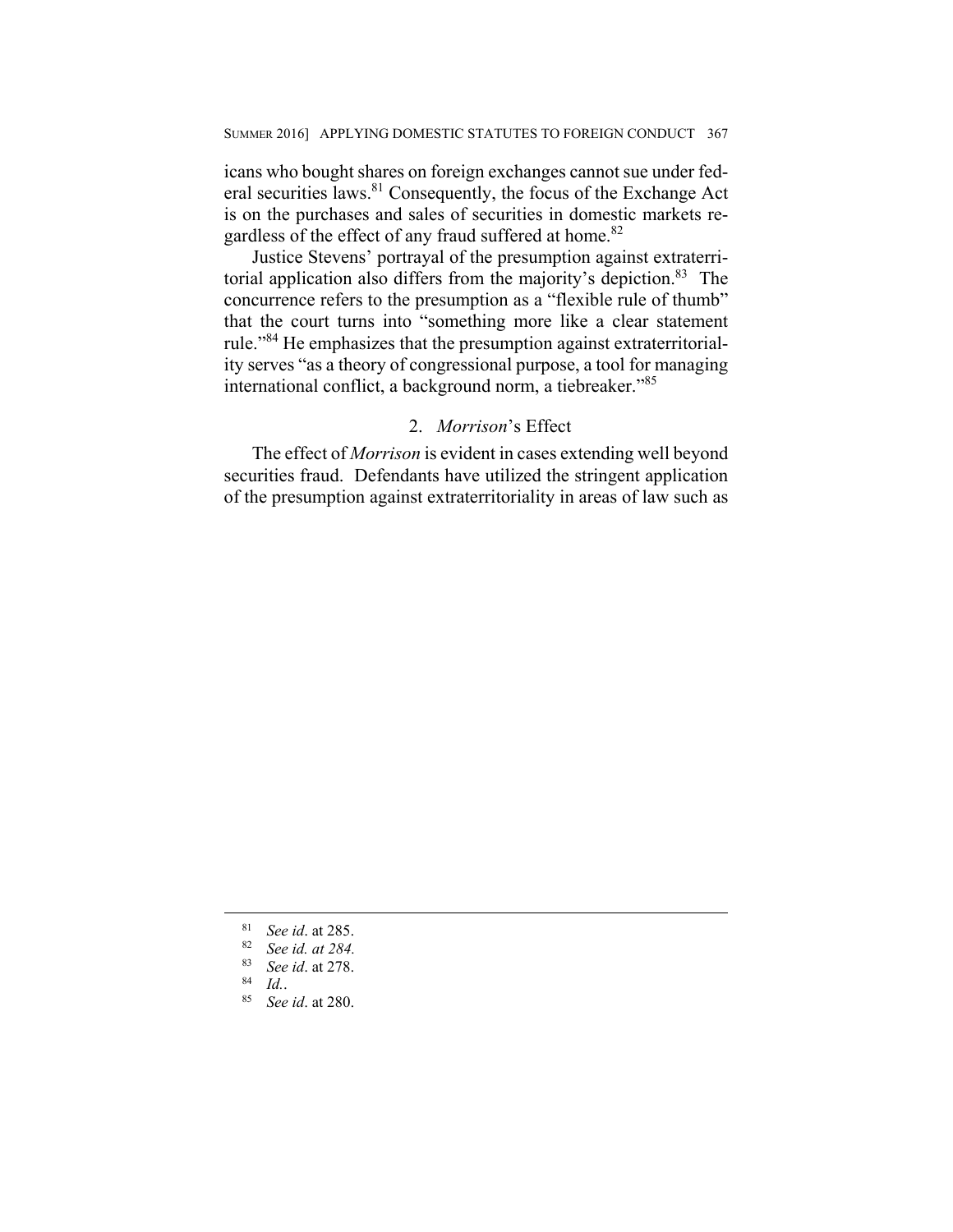the Lanham Act, <sup>86</sup> Sherman Act, <sup>87</sup> RICO Act, <sup>88</sup> Torture Victim Protection Act,<sup>89</sup> and ATS.<sup>90</sup> Although some scholars warn against extending this securities-related case to other areas of law,  $91$  the difference in substantive law has not stopped courts around the country from utilizing *Morrison* to explain and/or apply the presumption in other arenas.92 This is not surprising given *Morrison*'s reliance on precedent unrelated to securities regulation and its direct language that states, "we apply the presumption in all cases  $\dots$ ."<sup>93</sup> For example, the Court frequently cites *Aramco*, an employment law case

 <sup>86</sup> *See, e.g.*, Love v. Associated Newspapers, Ltd., 611 F.3d 601 (9th Cir. 2010) (comparing the Lanham Act to the Exchange Act in determining how *Morrison* affects the statute).<br><sup>87</sup> *See, e.g.*, Minn-Chem, Inc. v. Agrium, Inc., 683 F.3d 845 (7th Cir. 2012)

<sup>(</sup>en banc) (examining how *Morrison* interplays with the Foreign Trade Antitrust Improvements Act of 1982, which was meant to limit the extraterritorial applica-

tion of the Sherman Act).<br><sup>88</sup> *See, e.g.*, Norex Petroleum Ltd. v. Access Indus., Inc., 631 F.3d 29 (2d Cir. 2010) (per curiam) (stating RICO does not apply extraterritorially without delving into the purpose of the statute); *see generally* Gideon Mark, *RICO's Extraterritoriality*, 50 AM. BUS. L.J. 543 (2013).<br><sup>89</sup> See, e.g., United States v. Belfast, 611 F.3d 783 (11th Cir. 2010) (justifying

the Torture Victim Protection Act's extraterritorial application by analyzing *Mor-*

*rison*). 90 *See, e.g.,* Kiobel v. Royal Dutch Petroleum Co., 133 S. Ct. 1659 (2013) (using *Morrison*'s strict application of the presumption). 91 *See* David He, *Beyond Securities Fraud: The Territorial Reach of U.S.* 

*Laws After Morrison v. N.A.B.*, 2013 COLUM. BUS. L. REV. 148, 202-205 (2013) ("[W]hile defendants have been eager to expand the bounds of Morrison, attempts by the courts to limit other U.S. laws through the strict presumption against extraterritoriality, and to fit wholly different scenarios under Morrison's transactionbased approach, have resulted in even great inconsistency and uncertainty."); Austen L. Parrish, *Morrison, the Effects Test, and the Presumption Against Extraterritoriality: A Reply to Professor Dodge*, 105 AM. SOC'Y INT'L L. PROC. 399

<sup>(2011). 92</sup> Some scholars suggest *Morrison* can be extended to limit Bowman's liberal interpretation of the presumption in criminal cases. *See, e.g.*, Zachary D. Clopton, *Bowman Lives: The Extraterritorial Application of U.S. Criminal Law After Morrison v. National Australia Bank*, 67 N.Y.U. ANN. SURV. AM. L. 137, 181 (2011) ("A court looking at an ambiguous criminal statute may treat Morrison as the straw that broke Bowman's back, requiring a stringent presumption in criminal as well as civil cases."). 93 Morrison v. Nat'l Austl. Bank Ltd., 561 U.S. 247, 261 (2010).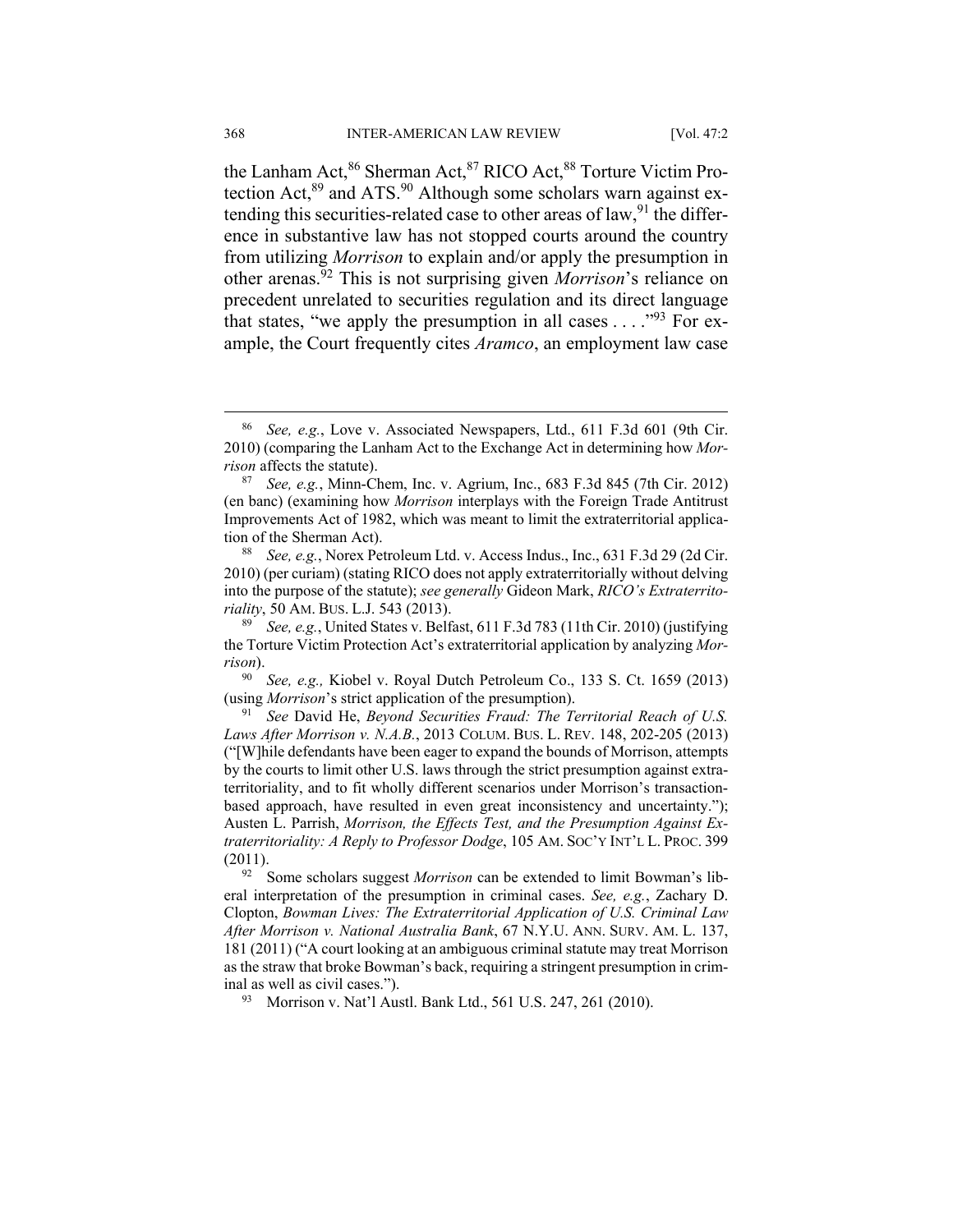concerning extraterritorial application, to justify applying the presumption in this securities case.  $94$  The Supreme Court has also relied heavily on *Morrison* recently to extend the presumption against extraterritorial application to the recent opinion of *Kiobel,* relating to the ATS.<sup>95</sup>

## III. INTERPRETING *KIOBEL V. ROYAL DUTCH PETROLEUM CO.*'S **PRESUMPTION**

*Kiobel*'s effect on the overall application of the presumption against extraterritorial application will depend on whether subsequent courts will utilize the presumption as a strict rule statement against applying domestic statutes to foreign conduct, look to the structure, purpose, and legislative intent of the statute to examine if the presumption may be overcome, or some combination of the two. Evaluating this recent decision may provide guidance on applying the Alien Tort Statute and beyond.

In *Kiobel*, 96 Nigerians residing in the United States brought claims under the Alien Tort Statute<sup>97</sup> against foreign corporations

 <sup>94</sup> *See, e.g.*, *id*. at 269 ("[W]e reject the notion that the Exchange Act reaches conduct in this country affecting exchanges or transactions abroad for the same reason that *Aramco* rejected overseas application of Title VII to all domestically

concluded employment contracts . . . with American employers.").<br><sup>95</sup> *See Kiobel*, 133 S. Ct. 1659.<br><sup>96</sup> The original question before the court concerned corporate liability, which was changed six days after oral arguments for more briefing and oral argument on a new question, "whether and under what circumstances the Alien Tort Statute, 28 U.S.C. § 1350, allows courts to recognize a cause of action for violations of the law of nations occurring within the territory of a sovereign other than the United States." Kiobel v. Royal Dutch Petroleum Co., 132 S. Ct. 1738 (2012). Some scholars believe because the Court did not explicitly state there is no corporate liability, such liability exists. *See, e.g.*, Ursula Tracy Doyle, *The Evidence of Things Not Seen: Divining Balancing Factors From Kiobel's "Touch and Concern" Test*, 66 HASTINGS L.J. 443, 448 (2015).<br><sup>97</sup> Claims brought under the ATS are required to show the relevant interna-

tional law is specific and universally respected. Sosa v. Alvarez-Machain, 542 U.S. 692, 725 (2004).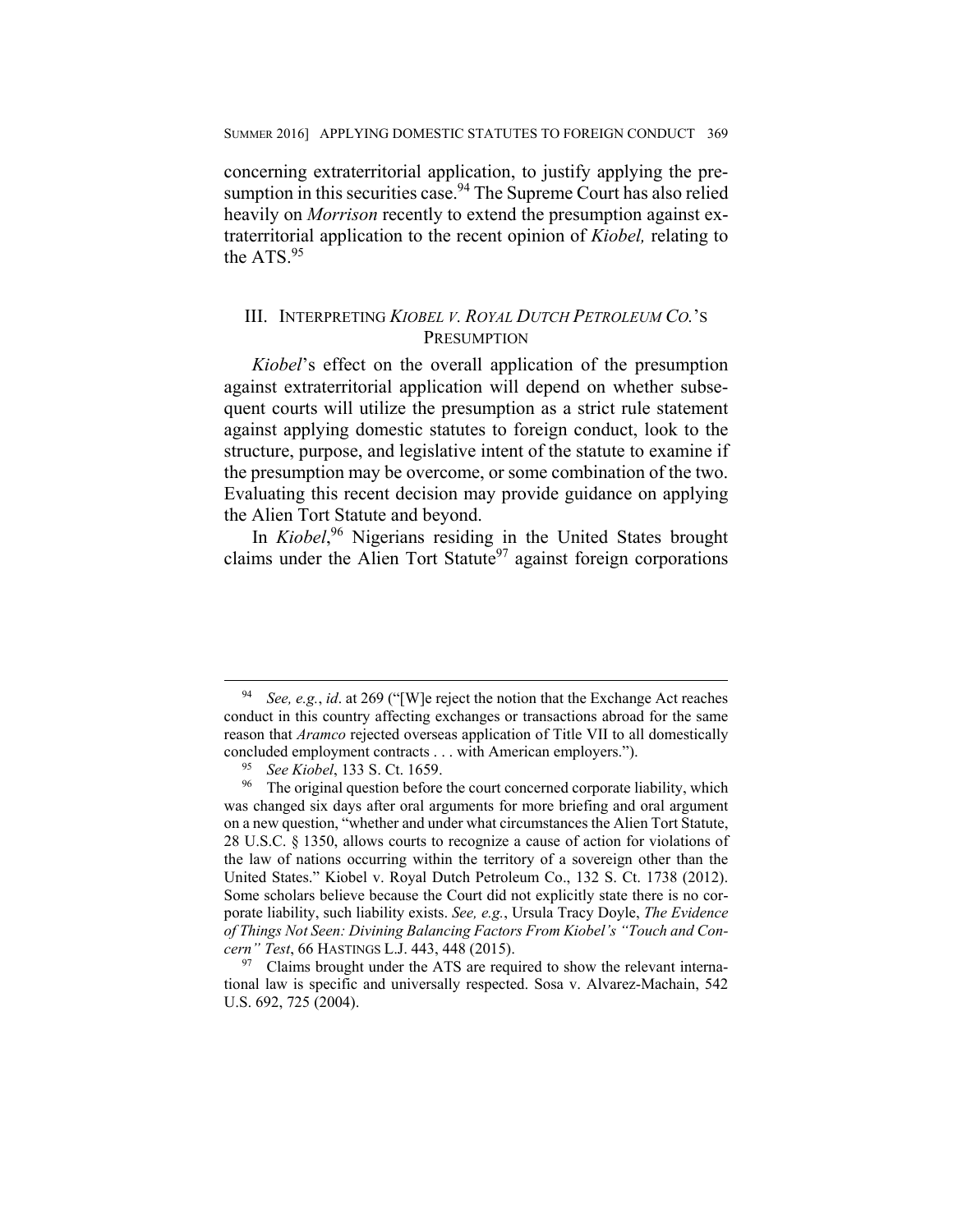alleging that the corporations aided and abetted the Nigerian government in committing violations of the law of nations in Nigeria.<sup>98</sup> Chief Justice Roberts, writing for a five-Justice majority, found that claims under the ATS are not intended to have extraterritorial reach.<sup>99</sup> Any claim brought under the jurisdiction of the ATS has a presumption against extraterritorial application, which restricts federal courts from applying domestic law to violations committed outside of the United States.<sup>100</sup> The majority explains that the presumption serves an important role in preventing judicial interference in foreign policy.101

The Court states that the presumption may be displaced, or would not apply, if the claims touch and concern the United States "with sufficient force."<sup>102</sup> Because all the relevant conduct occurred outside of the United States and mere corporate presence by the defendants in the United States is not a sufficient force to displace the presumption,<sup>103</sup> the court barred the ATS claims.<sup>104</sup> In the analysis below, Part II examines *Kiobel*'s touch and concern test and looks to the concurrences for further guidance.

### A. *Touch and Concern Test*

To overcome the presumption against extraterritorial application, *Kiobel* notes several different methods in analyzing the statute in question.105 First, Chief Justice Roberts reiterates that generic

 <sup>98</sup> *See Kiobel*, 133 S. Ct. at 1662-63. More specifically, the plaintiffs alleged the corporations provided "Nigerian forces with food, transportation, and compensations, as well as allowing the Nigerian military to use respondents' property as a staging ground for attacks." *Id*.<br><sup>99</sup> *See id.* at 1669.<br><sup>100</sup> *See id.* Although scholars question if the *Kiobel* plaintiffs were actually

asking a federal court to apply international law extraterritorially, which may not call for the presumption against extraterritoriality. *See* David L. Sloss, *Kiobel and Extraterritoriality: A Rule Without a Rationale*, 28 MD. J. INT'L L. 241, 243 (2013). 101 *Kiobel*, 133 S. Ct. at 1664-65; *see* Mastafa v. Chevron Corp., 770 F.3d 170,

<sup>187 (2</sup>d Cir. 2014).<br><sup>102</sup> *Kiobel*, 133 S. Ct. at 1669.<br><sup>103</sup> *See id.* ("Corporations are often present in many countries, and it would

reach too far to say that mere corporate presence suffices. If Congress were to determine otherwise, a statute more specific than the ATS would be required."). 104 *See id*. 105 *See id.* at 1664.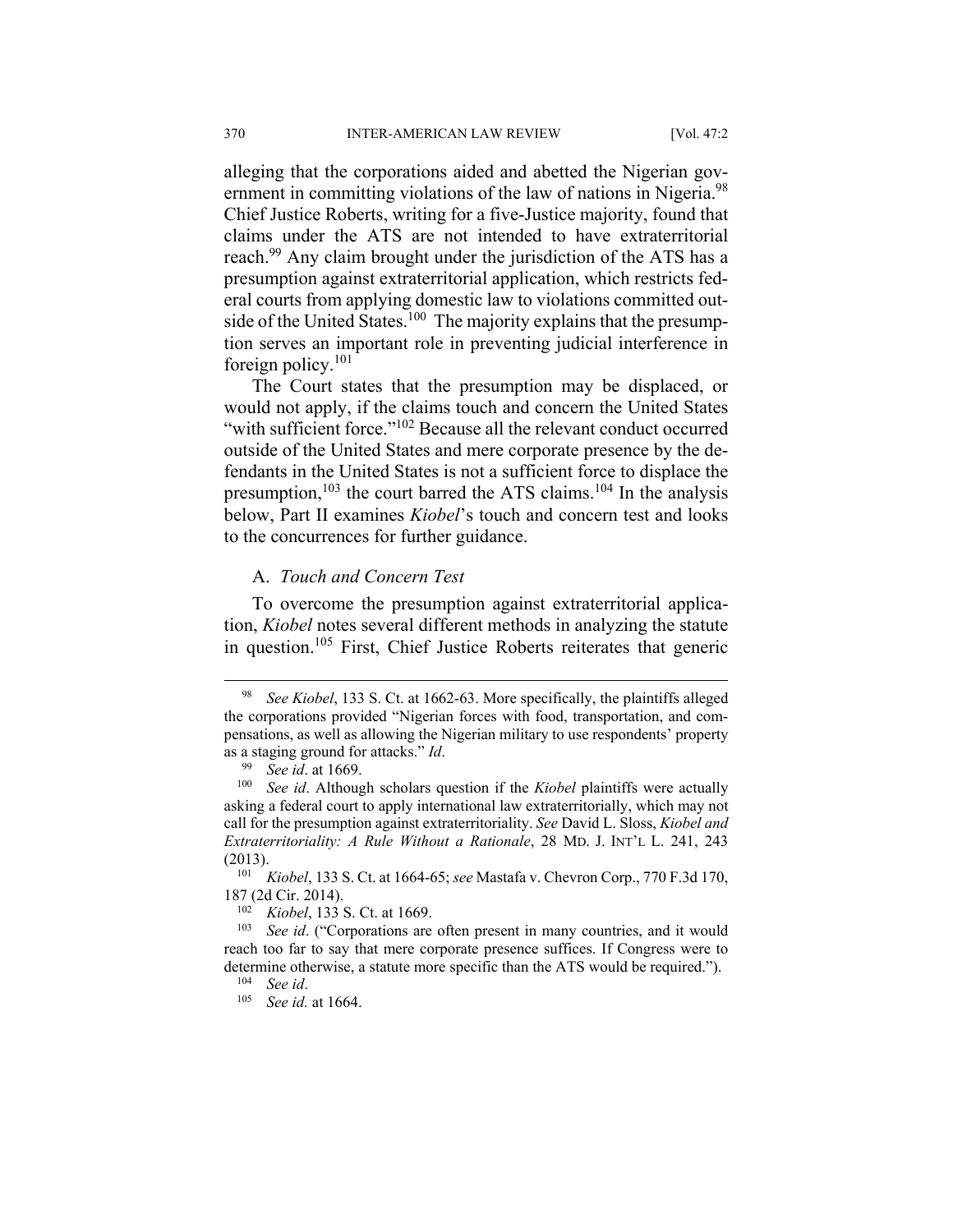terms such as "any" or "every" found in the language of a statute does not historically indicate an extraterritorial effect that is sufficient to rebut the presumption.106 Second, the context of the statute—such as the historical background of the statute in question is a relevant inquiry.107 The Court also follows *Morrison* in stressing that a statute carries its own private right of action and only applies extraterritorially with a "clear indication" from Congress.<sup>108</sup>

More importantly, a notable takeaway from *Kiobel* is the "test" the Court implemented for determining when the presumption against extraterritoriality can be displaced:

> On these facts, all the relevant conduct took place outside the United States. And even where the claims touch and concern the territory of the United States, they must do so with sufficient force to displace the presumption against extraterritorial application.<sup>109</sup>

This test does not allude to the specific "conduct" or "effects" test that was discussed in detail in the *Morrison* decision.<sup>110</sup> Instead, if the claim touches and concerns the United States with sufficient force, the presumption may be overcome.111 Yet the terms "touches

1

<sup>106</sup> *See id*. at 1665 (citing Morrison v. Nat'l Austl. Bank Ltd., 561 U.S. 247, 262 (2010); Small v. United States, 544 U.S. 385, 388 (2005); EEOC v. Arabian Am. Oil Co., 499 U.S. 244, 248-50 (1991); and Foley Bros., Inc. v. Royal Dutch Petroleum Co., 336 U.S. 281, 287 (1949)).; *accord* United States v. Palmer, 16 U.S. 610, 632-33 (1818).<br><sup>107</sup> *See Kiobel*, 133 S. Ct. at 1666.<br><sup>108</sup> *Id.* at 1665 (quoting *Morrison*, 561 U.S. at 265); *contra* Sarei v. Rio Tinto,

PLC, 671 F.3d 736, 745 (9th Cir. 2011) (holding that the ATS does not have extraterritorial reach by distinguishing from *Morrison*). 109 *Kiobel*, 133 S. Ct. at 1669 (citing *Morrison*, 561 U.S. at 264-69); *but see*

Balintulo v. Daimler AG, 727 F.3d 174, 190, 190 n.25 (2d. Cir. 2013) (emphasizing that if all relevant conduct occurred outside the United States, the claim is barred under the ATS and the touch and concern analysis was stated in dicta). 110 *Compare Kiobel*, 133 S. Ct. at 1669 *with Morrison*, 561 U.S. at 257-60

<sup>(</sup>discussing the Second Circuit's conduct and effects test). 111 *Kiobel*, 133 S. Ct. at 1669.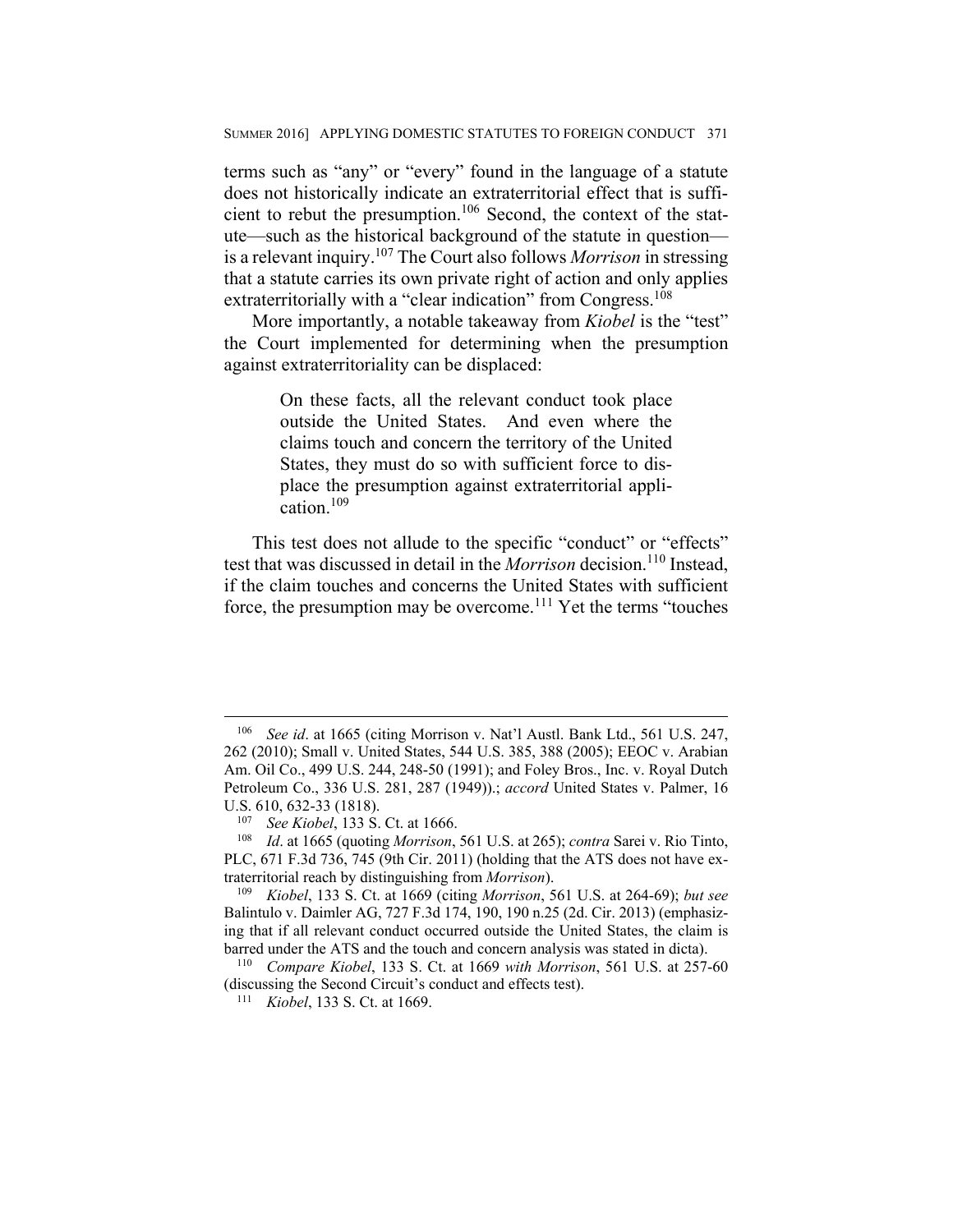and concerns" and "sufficient force" remain undefined and inherently vague; the concurrences attempt to provide further insight.<sup>112</sup>

#### B. *Concurrences*

The test provided in Chief Justice Robert's opinion "obviously leaves much unanswered," as noted by a concurrence by Justice Alito, joined by Justice Thomas.<sup>113</sup> Justice Alito's concurrence refers to the touch and concern test as "a broader standard" in which a cause of action under the ATS may overcome the presumption.<sup>114</sup> More specifically, the domestic conduct involved needs to be enough "to violate an international law norm that satisfies *Sosa*'s requirements of definiteness and acceptance among civilized nations."115 This stems from the determination that *Sosa*'s requirements of definiteness and acceptance is Congress' focus under the  $ATS$ <sup>116</sup>

Justice Kennedy also joined the majority and wrote a separate concurring opinion to expand on the reach and interpretation of the ATS.117 He signed onto the majority's framework, but noted a critical weakness.<sup>118</sup> Justice Kennedy highlighted the potential for suits to arise related to human rights violations that are not covered by the majority's framework, yet may require a further inquiry into the presumption against extraterritorial application.<sup>119</sup> Overall, the concurrence serves as notice that the majority left "open a number of significant questions" concerning the ATS's relationship with the presumption against extraterritorial application.<sup>120</sup>

Justice Breyer, joined by Justices Ginsburg, Sotomayor, and Kagan, wrote separately to reject the application of the ATS to the

<sup>112</sup> *See Kiobel*, 133 S. Ct. at 1669 (Kennedy, J., concurring); *id*. at 1669-70 (Alito, J., concurring); *id*. at 1670-78 (Breyer, concurring); discussion *infra* Part III.C.i. 113 *Id.* at 1669 (Alito, J., concurring); *see also id.* (Kennedy, J., concurring)

<sup>(&</sup>quot;[T]he proper implementation of the presumption against extraterritorial application may require some further elaboration and explanation.").<br>
<sup>114</sup> *Id.* at 1670 (Alito, J., concurring).<br>
<sup>115</sup> *Id.*<br>
<sup>116</sup> *Id.*<br>
<sup>117</sup> *See Kiobel*, 133 S. Ct. at 1669 (Kennedy, J., concurring).<br>
<sup>118</sup> *Id.*<br>
<sup>11</sup>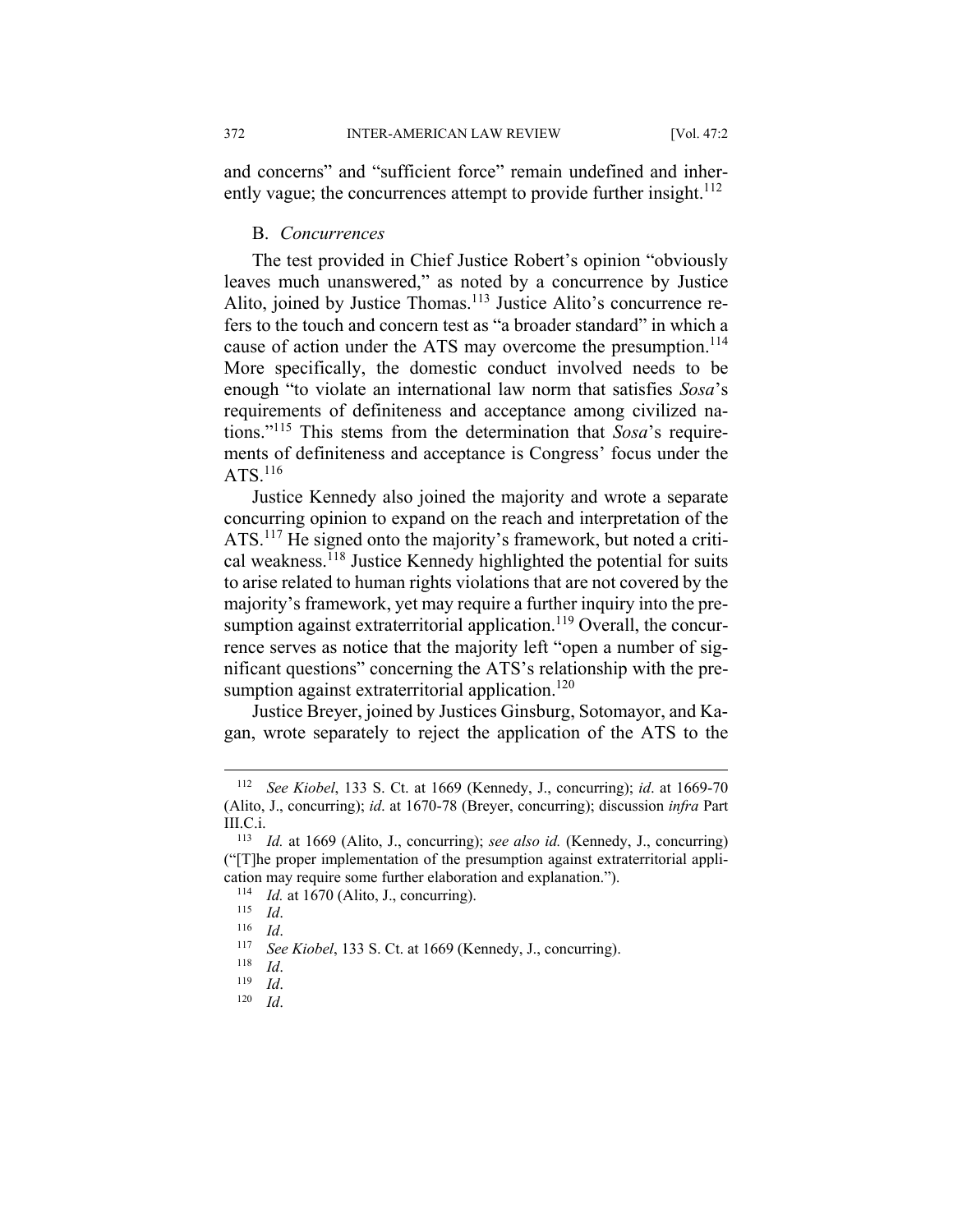plaintiffs' claims, but articulated a different analytical framework for consideration.<sup>121</sup> First, Justice Breyer's concurrence bluntly found that he would not apply the presumption against extraterritoriality.122 Instead, the concurrence advocates for a nexus requirement where a suit can be brought in federal court if "(1) the alleged tort occurs on American soil, (2) the defendant is an American national, or (3) the defendant's conduct substantially and adversely affects an important American interest."123 He further elaborates that the third prong includes the interest of preventing the United States from being a safe harbor for "a torturer or other common enemy of mankind."124 Unlike the majority opinion or *Morrison*, Justice Breyer's concurrence does not decide whether the application of the presumption is an issue of subject matter jurisdiction or question of merits.<sup>125</sup>

#### IV. *KIOBEL* IN APPLICATION

As *Kiobel*'s concurrences note, there are several questions left open for lower courts to interpret the *Kiobel* decision, such as the vague touch and concern test.<sup>126</sup> Notwithstanding, lower courts have followed a strict application of the presumption to foreclose *Filartiga-*type cases under the ATS, which was a concern highlighted in Justice Kennedy's concurrence.127 Critics of *Kiobel* argue

 $\overline{a}$ 

tion or merits question) with *id*. at 1665 (Roberts, C.J.) (treating the issue as a question of merits); *see also* Paul L. Hoffman, *Kiobel v. Royal Dutch Petroleum Co.: First Impressions*, 52 COLUM. J. TRANSNAT'L L. 28, 38 n.45 (2013) ("It is not clear whether Justice Breyer views the application of the presumption as an

<sup>121</sup> *Id.* at 1670-71 (Breyer, J., concurring).<br>
122 *Id.* at 1671.<br>
123 *Id.* 124 *Id.*; *see also* Katie Shay, 224 *Years After the Judiciary Act, the U.S. Must Not Become a Safe Haven to Modern Pirates*, HUFFINGTON POST (Sept. 26, 2013, 11:56 AM), http://www.huffingtonpost.com/katie-shay/alien-tort-statute\_b\_3988787.html.<br><sup>125</sup> *Compare Kiobel*, 133 S. Ct. at 1671 (ignoring any subject matter jurisdic-

issue of subject matter jurisdiction or a merits question.").<br><sup>126</sup> See Kiobel, 133 S. Ct. at 1669 (Alito, J., concurring); *id.* at 1669 (Kennedy, J., concurring).

<sup>&</sup>lt;sup>127</sup> See id. at 1669 (Kennedy, J., concurring); *see, e.g.*, Balintulo v. Daimler AG, 727 F.3d 174, 190 (2d Cir. 2013) ("[I]f all the relevant conduct occurred abroad, that is simply the end of the mater under *Kiobel*.").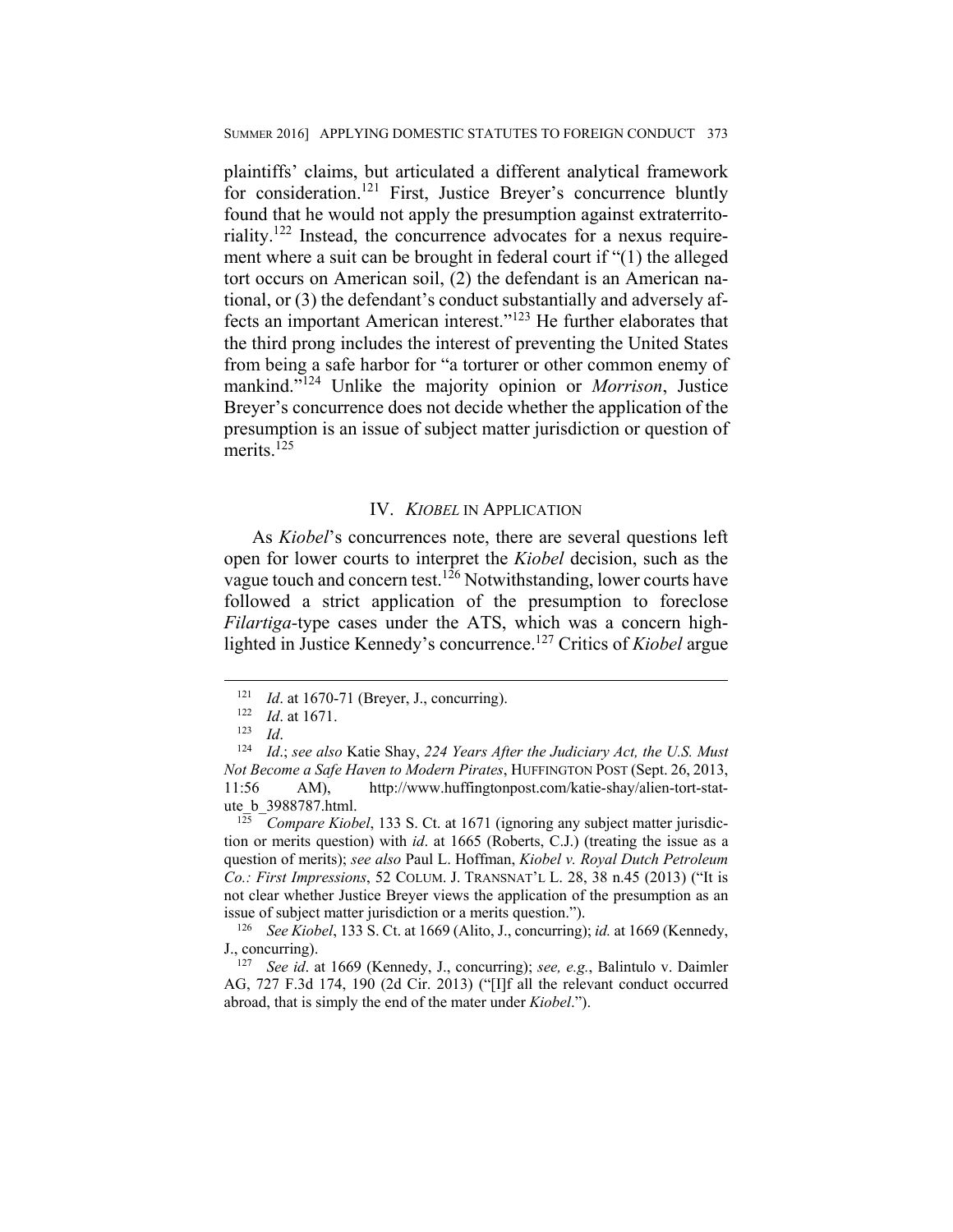the Supreme Court disregarded decades of ATS case law that was set forth since the statute's revival in *Filartiga*. 128

Yet, there may be a silver lining for victims of human rights abuses looking to bring their suits in the United States, albeit a limited one. Suits involving extrajudicial killing and torture under the ATS are asserting viable causes of action for extrajudicial killing<sup>129</sup> and torture<sup>130</sup> under the Torture Victim Protection Act ("TVPA").<sup>131</sup> The ATS and TVPA share the same purpose, location within the United States Code, statute of limitations, and civil suit mechanism, but differ in their jurisdictional bases and causes of actions.<sup>132</sup> More specifically, both statutes provide remedies for extrajudicial killing and torture, but the TVPA likely survives *Kiobel*'s strict application of the presumption because it was explicitly enacted to "provid[e] a civil cause of action in U.S. courts for torture committed abroad."133

F.3d 1004, 1012 (9th Cir. 2002) and Cabello v. Fernandez-Larios, 402 F.3d 1148, 1153 (11th Cir. 2005)); c*ompare* Alien Tort Statute, 28 U.S.C. § 1350 (2012), *with* Torture Victim Protection Act, Pub. L. No. 102-256, 106 Stat. 73 (1992) (codified at 28 U.S.C. § 1350)).

133 S. Rep. No. 102-249, at 4 (1991); *see generally* Chowdhury v. Worldtel Bangl. Holding, Ltd., 746 F.3d 42, 51 (2d Cir. 2014) (analyzing the TVPA to have extraterritorial application), *cert. denied sub nom.* Khan v. Chowdhury, 135 S. Ct. 401 (2014); *see also* Doe v. Drummond Co., Inc., 782 F.3d 576, 602 (11th Cir. 2015) ("Although the text of the TVPA along is sufficient to illustrate the Act's intended extraterritoriality, the legislature history fully supports this conclusion."); Kiobel v. Royal Dutch Petroleum Co., 133 S. Ct. 1659, 1669 (2013) (Kennedy, J., concurring) ("Many serious concerns with respect to human rights abuses

<sup>128</sup> *See* He, *supra* note 91, at 193-94; *see also* William S. Dodge, *Alien Tort Litigation: The Road Not Taken*, 89 NOTRE DAME L. REV. 1577, 1587 (2014) [hereinafter Dodge, *Road Not Taken*] ("Although that presumption against extraterritoriality has a long history in American law, by the time Filartiga was decided it had largely fallen out of use."); *see generally* Dodge, *Understanding the Presumption*, *supra* note 28, at 85-86.

<sup>129</sup> *See* Torture Victim Protection Act, Pub. L. No. 102-256, 106 Stat. 73 § 3(a) (1992) (definition of extrajudicial killing).

See id. at § 3(b) (definition of torture).

<sup>131</sup> *See* Jaramillo v. Naranjo, No. 10-21951-CIV, 2014 WL 4898210, at \*1 (S.D. Fla. Sept. 30, 2014) (dismissing ATS claim, but finding plaintiffs stated claims under the TVPA); Mamani v. Berzain, 21 F. Supp. 3d 1353, 1365-73 (S.D. Fla. 2014) (finding no relief under the ATS against a former Bolivian President living in the United States, but plaintiffs have stated claims under the TVPA); *but see* Hoffman, *supra* note 125, at 47 ("The Filartiga line of cases against individual defendants found in the United States should survive the new presumption."). 132 *See Jaramillo*, 2014 WL 4898210, at \*9 (citing Papa v. Unites States, 281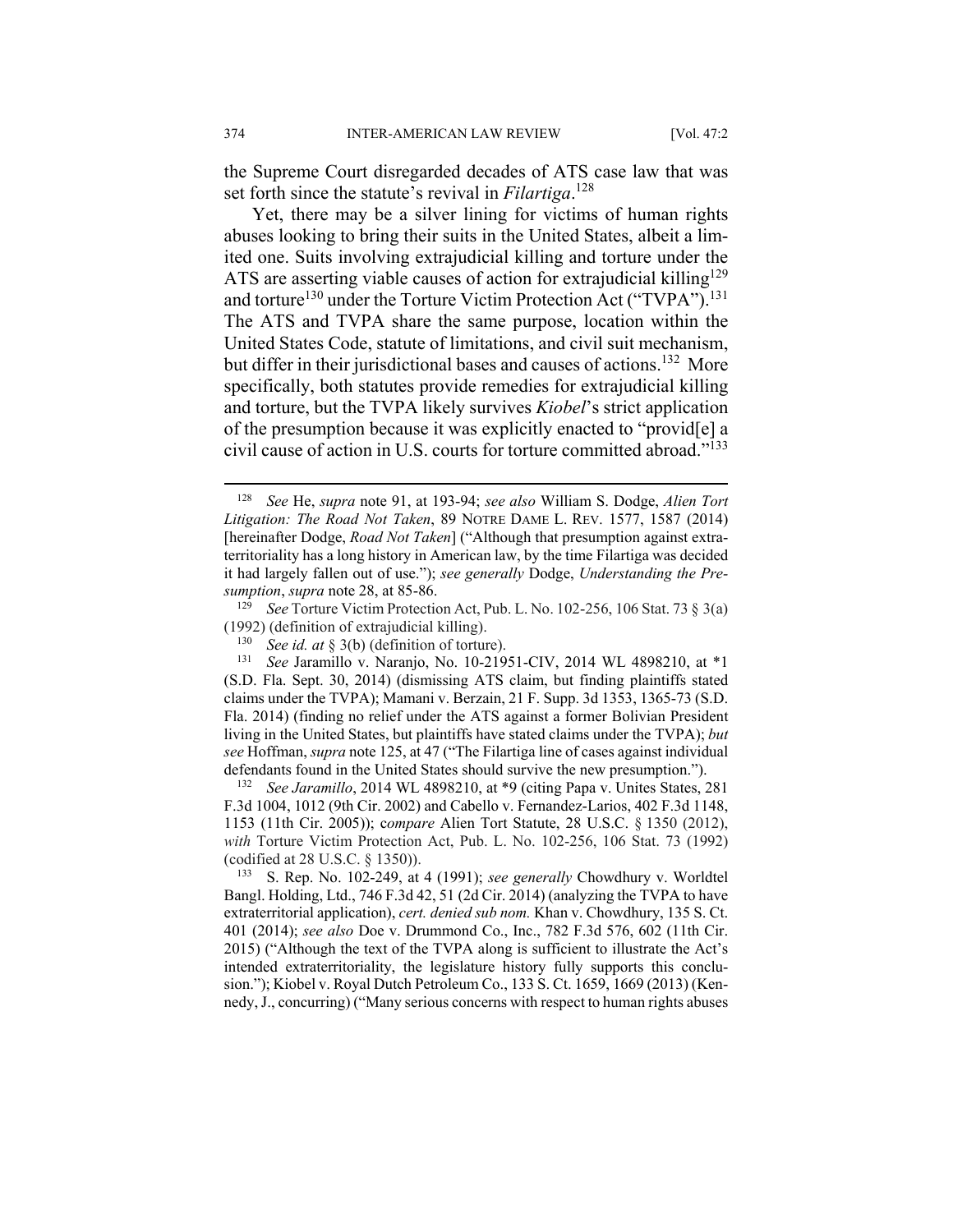Part III further discusses *Kiobel*'s effect on ATS litigation, while highlighting two other noteworthy areas: first, residency and citizenship considerations as discussed by Justice Breyer's concurrence;134 and second, jurisdictional considerations because the ATS is a jurisdictional statute. $135$ 

## A. *Residency and Citizenship Considerations*

As previously mentioned, Justice Breyer's concurrence in *Kiobel* would not apply the presumption, but would consider residency and citizenship as factors in finding jurisdiction.<sup>136</sup> Although the plaintiffs in *Kiobel* were United States residents and the defendants had corporate presence in the United States, the majority rejected whether residency and citizenship played into overcoming the presumption by finding that defendants' mere corporate presence in the United States was not enough to displace the presumption.<sup>137</sup> The Court declared that "[c]orporations are often present in many countries, and it would reach too far to say that mere corporate presence suffices."<sup>138</sup> Therefore, just because the defendant also operated in the United States, this was not enough to displace the presumption.139 Yet, the Court failed to give an indication of what residency or citizenship considerations are needed to displace the presumption, leaving open if this fits into the "touch and concern" inquiry.<sup> $140$ </sup> Not surprisingly, courts have differed over the application or displacement of the presumption based on the citizenship status of the plaintiff or defendant.<sup>141</sup>

committed abroad have been addressed by Congress in statutes such as the Torture Victim Protection Act of 1991 . . . .").<br><sup>134</sup> See discussion *infra* Part III.A. Justice Stevens also warned about these

considerations in his *Morrison* concurrence. *See* Morrison v. Nat'l Austl. Bank

Ltd., 561 U.S. 247, 274-86 (2010).<br><sup>135</sup> See discussion *infra* Part III.B.<br><sup>136</sup> Kiobel, 133 S. Ct. at 1671 (Breyer, J., concurring).<br><sup>137</sup> Kiobel, 133 S. Ct. at 1669.<br><sup>138</sup> Id.

<sup>139</sup> *Id*. 140 *Id*. 141 *Compare* Balintulo v. Daimler AG, 727 F.3d 174, 190 n.24 (2d Cir. 2013), *with* Sexual Minorities Uganda v. Lively, 960 F. Supp. 2d 304, 323-24 (D. Mass. 2013).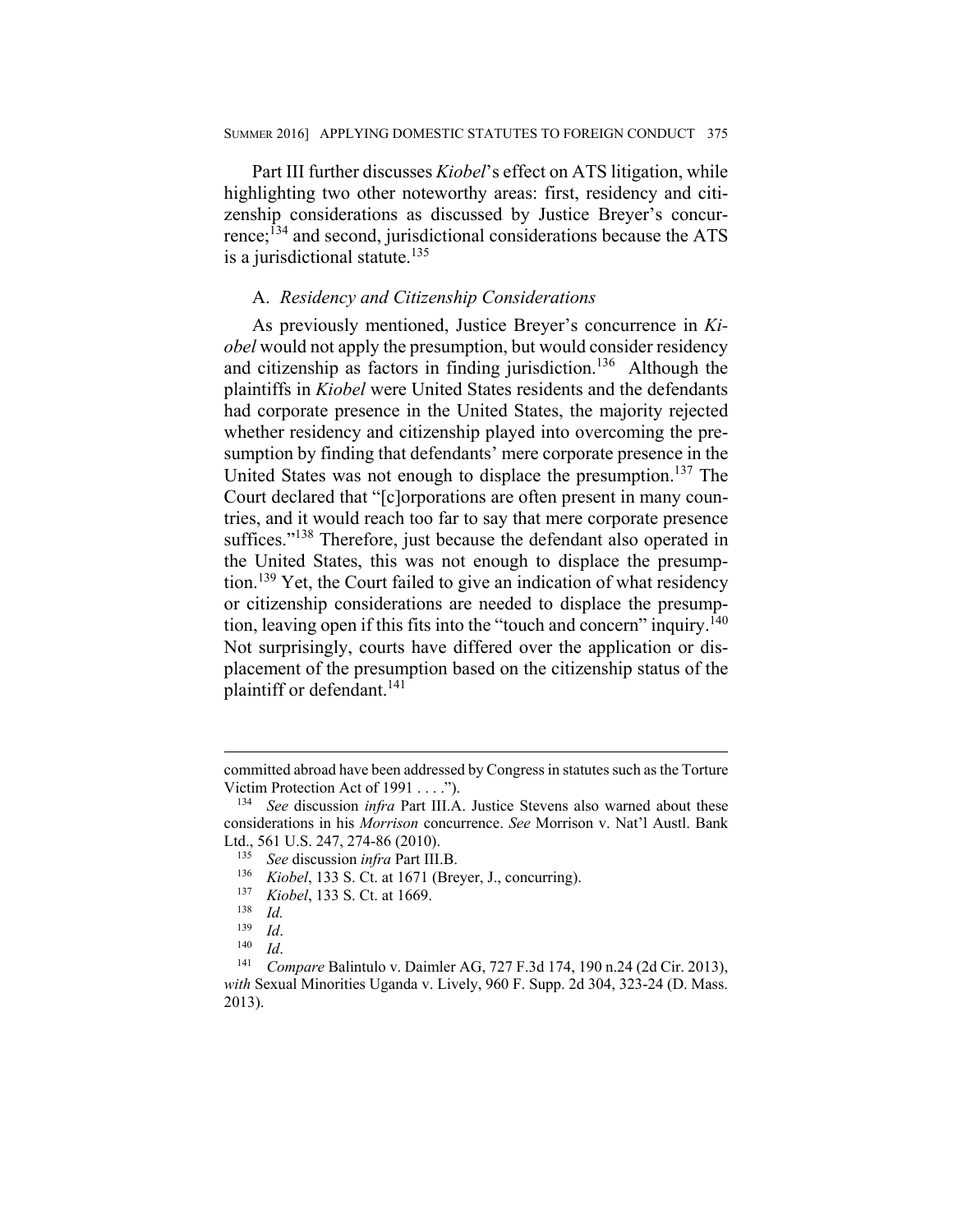The plaintiffs in the Second Circuit case of *Balintulo v. Daimler AG* read *Kiobel* as allowing claims based on foreign conduct when the defendants are citizens or residents of the United States or where the defendants' conduct affects a United States interest.<sup>142</sup> The court said, "Nothing in the Court's reasoning in *Kiobel* suggests that the rule of law it applied somehow depends on a defendant's citizenship."143 It foreclosed the ATS claim in *Balintulo* while emphasizing that if the conduct in question occurred outside of the United States, "that is simply the end of the matter under *Kiobel*."144 Additionally, the analysis of whether the conduct touches or concerns the United States in *Kiobel* is merely dicta that is to be explored only if some relevant conduct occurs in the United States.<sup>145</sup>

A year later, the plaintiffs in the Eleventh Circuit case of *Cardona v. Chiquita Brands International* also tried to displace the presumption because the defendant, Chiquita Brands International, is a United States corporation.<sup>146</sup> The Eleventh Circuit responded, like the Second Circuit, by rejecting corporate citizenship as dispositive.<sup>147</sup> The court stated the difference between corporate presence and corporate citizenship does not change Congress' intent in whether the statute applies to torts extraterritoriality—the relevant conduct, the alleged torts, occurred outside of the United States, thus barring suit under the presumption.<sup>148</sup>

<sup>142</sup> *See Balintulo*, 727 F.3d at 189-90. 143 *See Balintulo*, 727 F.3d at 190 n.24; *see also* Doe v. Exxon Mobil Corp., 654 F.3d 11, 75 (D.C. Cir. 2011) ("The presumption against extraterritoriality is focused on the site of the conduct, not the identity of the defendant.").<br><sup>144</sup> See Balintulo, 727 F.3d at 190.<br><sup>145</sup> See id.; see also Balintulo, 727 F.3d at 190 n.26 ("Like the Supreme Court,

we have no reason to address how much conduct must occur in the United States because all the relevant conduct that purportedly violated the law of nations in this case is alleged to have occurred on the territory of a foreign sovereign.").<br><sup>146</sup> Cardona v. Chiquita Brands Int'l, Inc., 760 F.3d 1185, 1189 (11th Cir.

<sup>2014). 147</sup> *See id*. 148 *See id*.; *but see* Oona Hathaway, Kiobel *Commentary: The Door Remains* 

*Open to "Foreign Squared" Cases*, SCOTUS BLOG (Apr. 18, 2013, 4:27 PM), http://www.scotusblog.com/2013/04/kiobel-commentary-the-door-remainsopen-to-foreign-squared-cases/ ("Robert's assertion [in Kiobel] that '[c]orpora-

tions are often present in many countries, and it would reach too far to say that mere corporate presence suffices,' might indicate that U.S. corporations could, in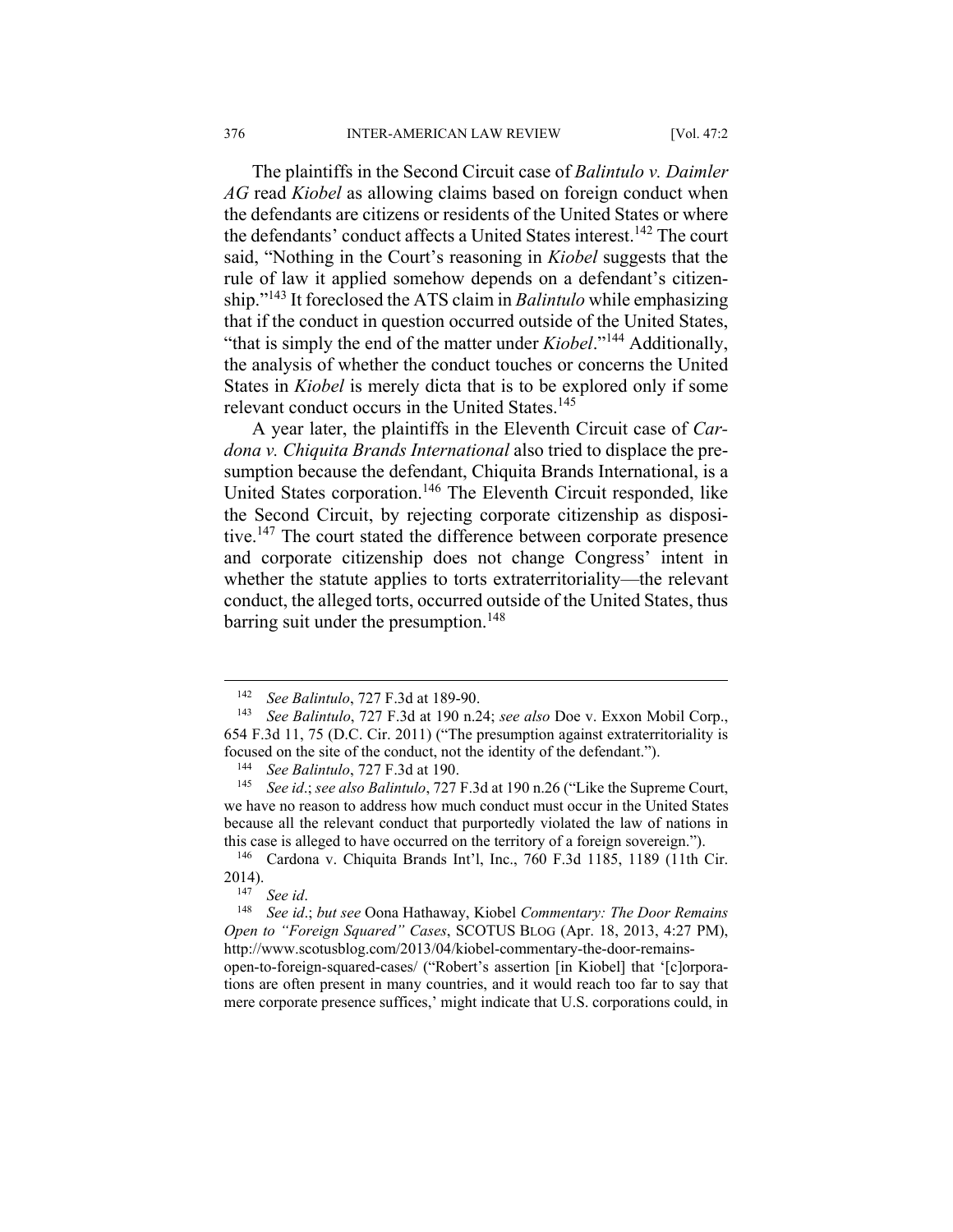Interestingly, Judge Martin's dissent in *Cardona* would have found Chiquita Brands International's United States corporate citizenship as at least one of two reasons to displace the presumption.<sup>149</sup> Judge Martin points to "a fundamental principle of international law that every State has the sovereign authority to regulate the conduct of its own citizens, regardless of whether that conduct occurs inside or outside of the State's territory."150 Furthermore, she distinguishes between offenses seeking relief in a United States court that occur on foreign soil by a foreign defendant with the situation in *Cardona* that, in her view, involved sufficient contact on United States soil by a United States corporation.<sup>151</sup>

Other courts have considered litigant residency and/or citizenship for displacing the presumption.<sup>152</sup> For example, the Fourth Circuit held that the ATS claims in *Al Shimari v. CACI Premier Technology* touched and concerned the United States with sufficient force to displace the presumption, in part, because of the defendant's status as a United States corporation and the defendant's employees' status as United States citizens, on whose conduct the ATS claims were based.153 In *Al Shimari*, however, the plaintiffs pled other factors to warrant sufficient United States contact.<sup>154</sup> Also, the Eleventh

- 
- 
- 

 $\overline{a}$ 

2014); Ahmad v. Magan, No. 2:10-cv-00342, 2013 WL 4479077, at \*2 (S.D. Ohio Aug. 20, 2013); Sexual Minorities Uganda v. Lively, 960 F. Supp. 2d 304, 321- 23 (D. Mass. 2013).<br><sup>153</sup> *See Al Shimari*, 758 F.3d at 530.<br><sup>154</sup> "We conclude the plaintiffs' ATS claims 'touch and concern' the territory

of the United States with sufficient force to displace the presumption against extraterritorial application based on: (1) CACI's status as a United States corporation; (2) the United States citizenship of CACI's employees, upon whose conduct the ATS claims are based; (3) the facts in the record showing that CACI's contract to perform interrogation services in Iraq was issued in the United States by the United States Department of the Interior, and that the contract required CACI's employees to obtain security clearances from the United States Department of Defense; (4) the allegations that CACI's managers in the United States gave tacit approval to the acts of torture committed by CACI employees at the Abu Ghraib prison, attempted to 'cover up' the misconduct, and 'implicitly, if not expressly, encouraged' it; and (5) the expressed intent of Congress, through enactment of the

some cases, be subject to ATS liability for actions committed against foreigners abroad.").<br>
<sup>149</sup> See Cardona, 760 F.3d at 1192 (Martin, J., dissenting).<br>
<sup>150</sup> See id. at 1193.<br>
<sup>151</sup> See id. at 1195.<br>
<sup>152</sup> See Al Shimari v. CACI Premier Tech., Inc., 758 F.3d 516, 530 (4th Cir.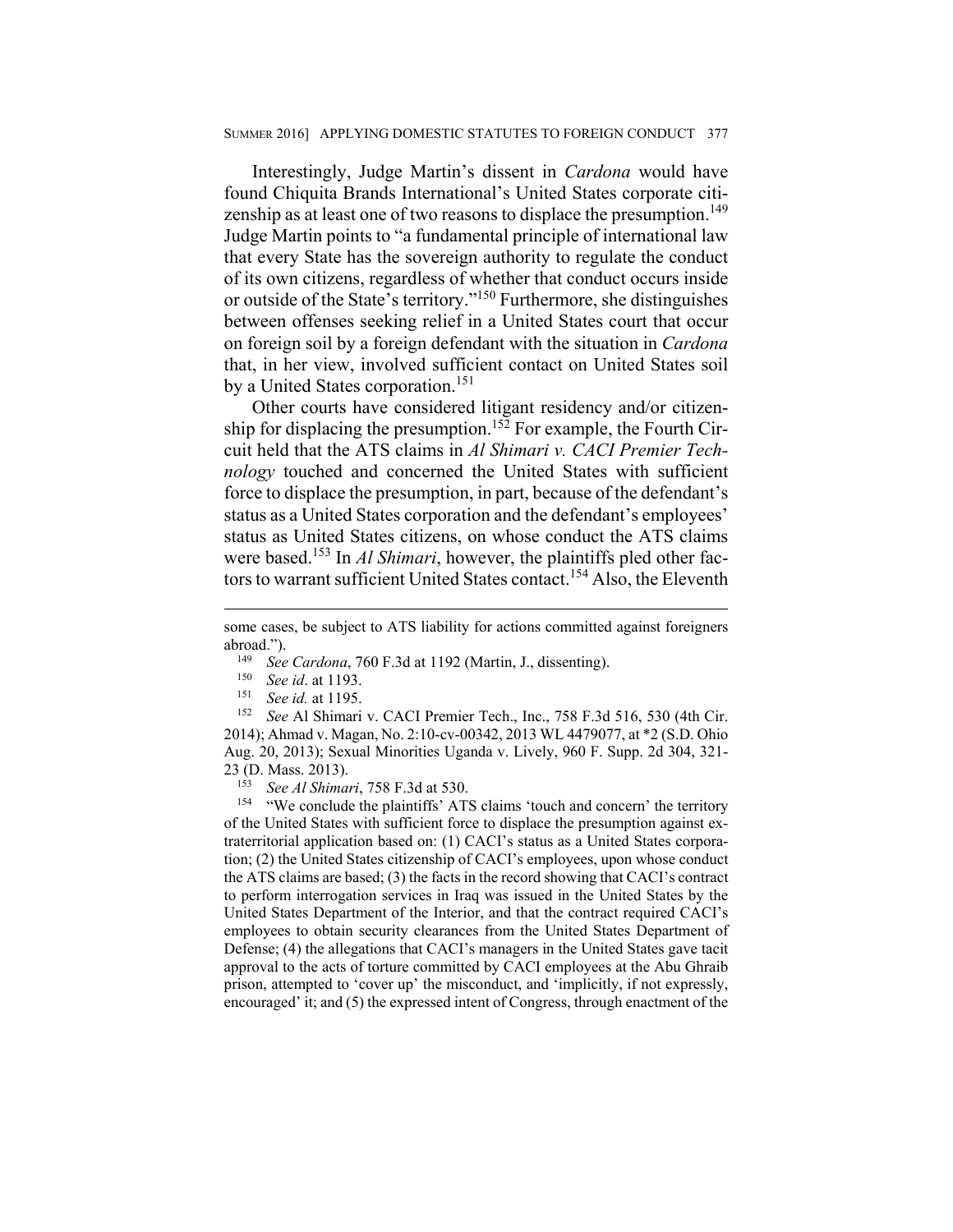Circuit in *Doe v. Drummond Co.* expressed that "when an ATS claim involves a United States citizen defendant *or* where events underlying the claim occur both domestically and extraterritorially, the courts must engage in further analysis." $155$  Thus, even if all conduct occurred outside of the United States, the courts must engage in further analysis if a United States citizen defendant is involved.<sup>156</sup>

Overall, several courts read *Kiobel* as indicating the substantive analysis of conduct remains consistent regardless of the residency or citizenship of the parties to the claim; residency or citizenship is separate from the necessary analysis of *conduct* that touches and concerns the United States.<sup>157</sup> Nonetheless, some courts consider litigant residency and/or citizenship as relevant in displacing the presumption against extraterritorial application.<sup>158</sup>

#### B. *Jurisdictional Considerations*

Although *Kiobel* heavily relies on *Morrison* to explain the presumption against extraterritorial application, the plain distinction between the statutory text of *Kiobel*'s ATS and *Morrison*'s Securities Exchange Act is that the ATS confers jurisdiction and does not expressly provide for causes of action. The ATS provides that "[t]he district courts shall have original jurisdiction of any civil action by an alien for a tort only, committed in violation of the law of nations

 $\overline{a}$ 

2013 WL 4479077, at \*2 (S.D. Ohio Aug. 20, 2013); Sexual Minorities Uganda v. Lively, 960 F. Supp. 2d 304, 321-23 (D. Mass. 2013).

TVPA and 18 U.S.C § 2340A, to provide aliens access to United States courts and to hold citizens of the United States accountable for acts of torture committed abroad." *Id*. at 530-31.<br><sup>155</sup> Doe v. Drummond Co., Inc., 782 F.3d 576, 586 (emphasis added).<br><sup>156</sup> See *id*.<br><sup>157</sup> See Mastafa v. Chevron Corp., 770 F.3d 170, 189 (2d Cir. 2014); Logi-

novskaya v. Batratchenko 764 F.3d 266, 273 (2d Cir. 2014); Baloco v. Drummond Co., Inc., 767 F.3d 1229, 1236 (11th Cir. 2014); United States v. Vilar, 729 F.3d 62, 74 (2d Cir. 2013); *see also* Mamani v. Berzain, 21 F. Supp. 3d, 1367-68 (S.D. Fla. 2014) ("Many courts have found in the wake of *Kiobel* that a defendant's presence or residence in the United States at the time of the litigation . . . does not displace the *Kiobe*l presumption."); *but see* Bradley, *supra* note 33, at 510-511 ("[I]t is generally accepted that Congress has substantial power to legislate extraterritoriality, especially with respect to U.S. citizens."). 158 *See Al Shimari*, 758 F.3d at 530; Ahmad v. Magan, No. 2:10-cv-00342,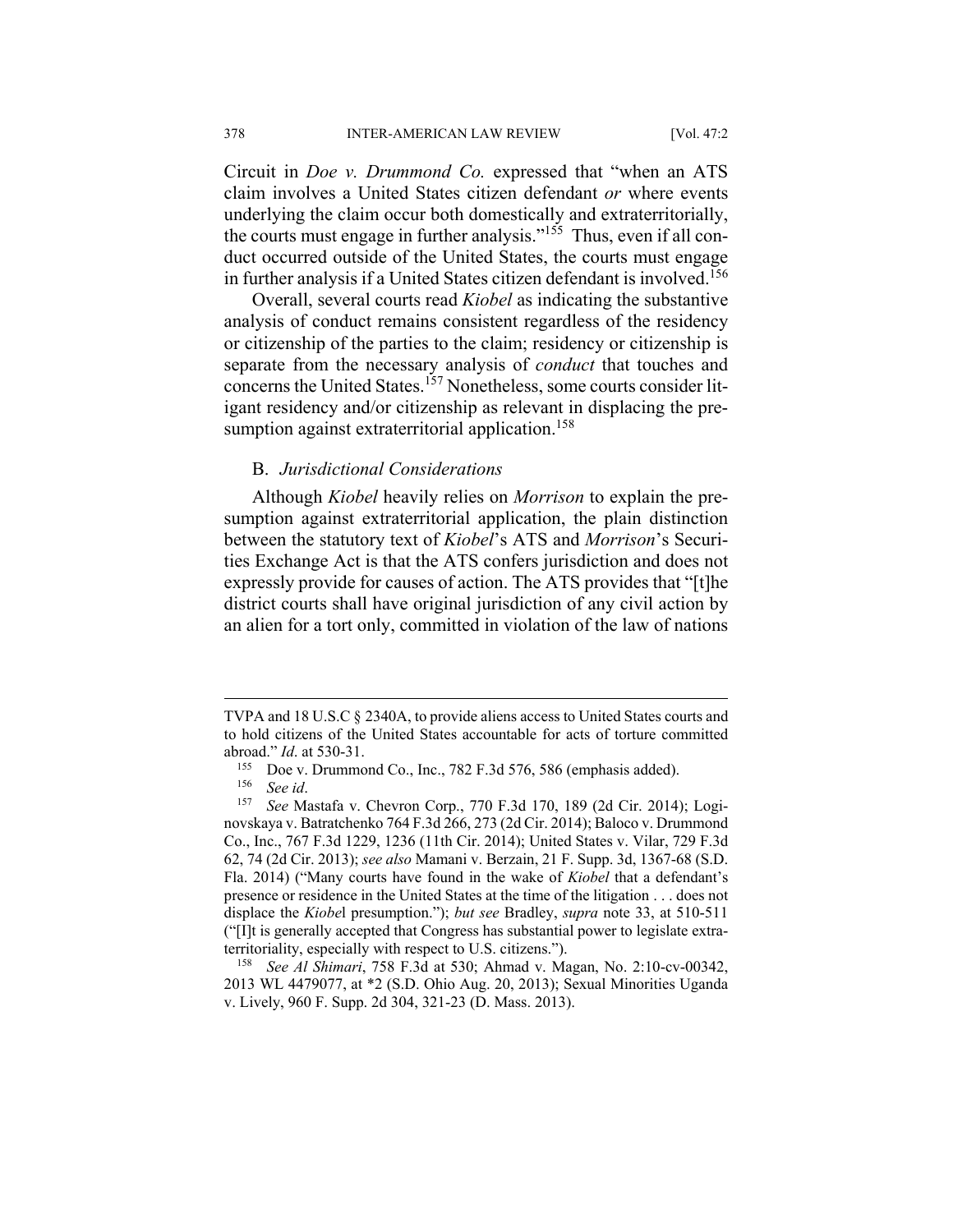or a treaty of the United States."159 Scholars comment that the incorporation of the ATS as a provision of the Judiciary Act is inconsistent with the view that the ATS would itself yield causes of action because the Judiciary Act focused on the jurisdiction of the federal courts.160 Yet, "the First Congress did not intend the provision to be 'stillborn.'"161 Despite confusion, the ATS grants jurisdiction, and a cause of action is generally derived from federal common law for international human rights cases.162 The *Morrison* opinion, in contrast, mentions section 27, the jurisdictional provision of the Exchange Act; however, the opinion did not apply the presumption to section 27.<sup>163</sup> This contrasts with the notion that the presumption against extraterritorial application is applied to the ATS, a jurisdictional statute.

The presumption is applicable to substantive statutes, but not generally to jurisdictional statutes.164 Professor William Dodge posits that if the presumption against extraterritorial application is applied to jurisdiction statutes, then suits derived from substantive law—like the amended Title VII statute that is clearly intended to apply extraterritorially—would have to be dismissed for lack of subject matter jurisdiction. The unanimous court in *Morrison* supports

<sup>159 28</sup> U.S.C. § 1350 (2012). 160 *See* Curtis A. Bradley, *The Alien Tort Statute and Article III*, 42 VA. J. INT'L L. 587, 592-93 (2002); *accord* Sosa v. Alvarez-Machain, 542 U.S. 692, 712- 13 (2004).<br><sup>161</sup> Kiobel v. Royal Dutch Petroleum Co., 133 S. Ct. 1659, 1663 (2013) (quot-

ing *Sosa*, 542 U.S. at 714). 162 *See* Sosa, 542 U.S. at 724; *see also* Dodge, *Road Not Taken, supra* note

<sup>128,</sup> at 1577-78; *see, e.g.*, *Al Shimari*, 951 F. Supp. 2d at 867 ("[I]t is unclear to the Court how to apply a 'touch and concern' inquiry to a purely jurisdictional statute such as the ATS."); Filartiga v. Pena-Irala, 630 F.2d 876, 889 (2d Cir. 1980) (stating the ATS allows a federal forum for international human rights violations). 163 *See* Morrison v. Nat'l Austl. Bank Ltd., 561 U.S. 247, 253-54 (2010); 15

U.S.C. § 78aa (2012); *see also* Dodge, *After Morrison, supra* note 36, at 399 (making the distinction that Justice Scalia consciously chose to not apply the presumption to Section 27). 164 *See* Dodge, *After Morrison, supra* note 36, at 399; *but see* Smith v. United

States, 507 U.S. 197 (1993) (granting jurisdiction under the Federal Tort Claims Act) *and* Arg. Republic v. Amerada Hess Shipping Corp., 488 U.S. 428 (1989) (granting jurisdiction under the Foreign Sovereign Immunities Act).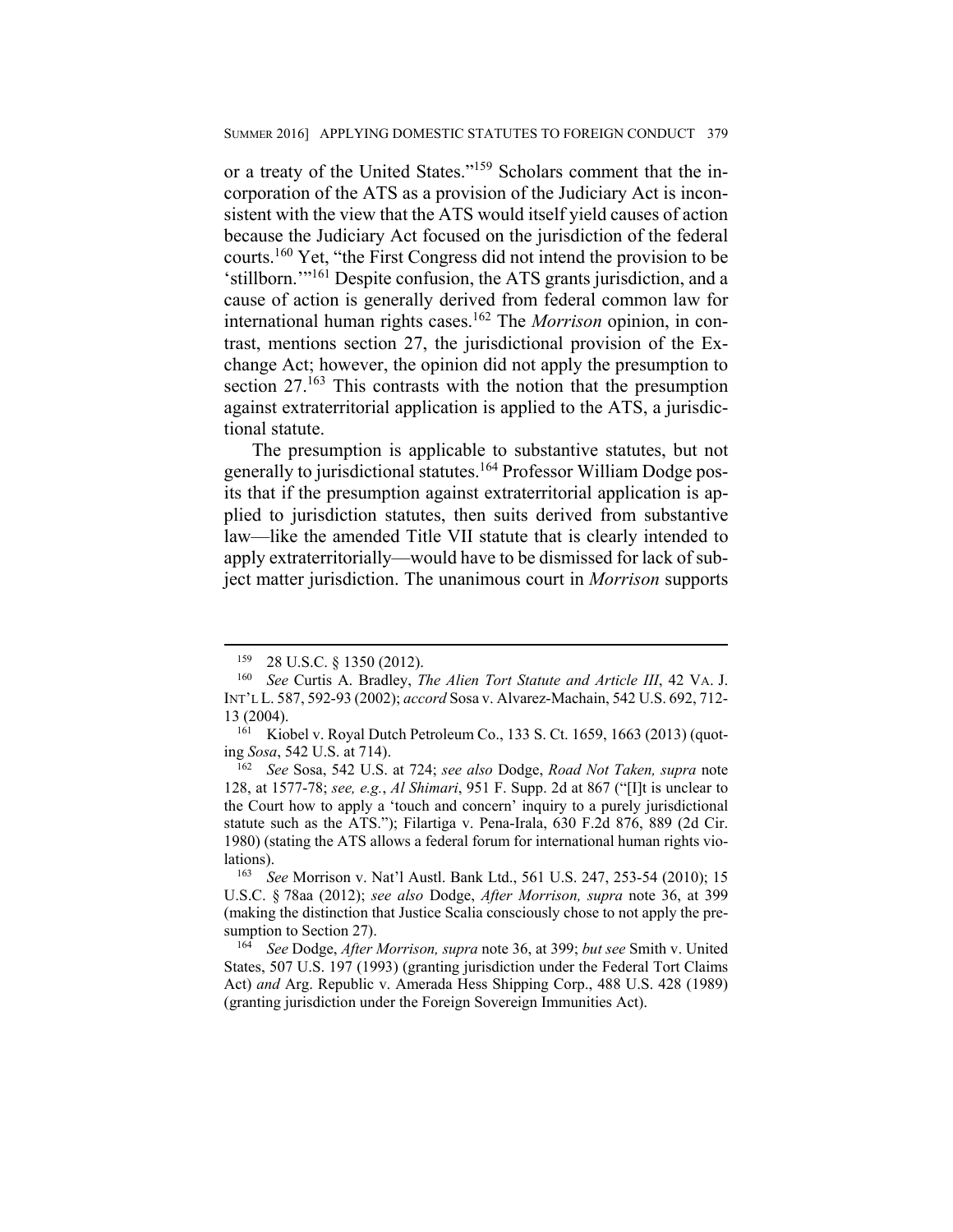this interpretation because of its clear distinction in applying the presumption to substantive, but not jurisdictional, statutes;<sup>165</sup> however, the Court in *Kiobel* noted the ATS was "strictly jurisdictional," and proceeded to apply the presumption.<sup>166</sup>

*Kiobel* maintains that in order to overcome the presumption, the ATS must "evince a clear indication of extraterritoriality."167 The opinion also directly analyzes the language of the ATS to determine if causes of action recognized under the statute have extraterritorial reach.<sup>168</sup> Although some scholars criticize this confusion, <sup>169</sup> a closer reading of the decision generally finds the Court applying the presumption to the cause of action aspect of the ATS, or federal common law. For example, the majority notes, "[n]othing about this historical context suggests that Congress also intended federal common law under the ATS to provide a cause of action for conduct occurring in the territory of another sovereign."170

The crux of the jurisdictional considerations is the distinction the Court made in *Kiobel* when it reviewed the true question the Court was framing in *Sosa*: "*Sosa* is not whether a federal court has jurisdiction to entertain a cause of action provided by foreign or even international law. The question is instead whether the court has authority to recognize a cause of action under U.S. law to enforce a norm of international law."<sup>171</sup> The latter question is what triggers the presumption against extraterritorial application, and ultimately, that is what the Supreme Court in *Kiobel* was attempting to cure. Because the Court was focused on the authority to recognize a cause of action under federal law, it examined the ATS although it is essentially a jurisdictional statute.

1

<sup>165</sup> *Morrison*, 561 U.S. at 254; *accord* Turley *supra* note 27, at 636 ("The [presumption against extraterritorial application] was designed to determine subject matter jurisdiction, but did so by reference to prescriptive jurisdiction principles.")<br><sup>166</sup> *Kiobel*, 133 S. Ct. at 1664.<br><sup>167</sup> *Id.* at 1665 (citation omitted).<br><sup>168</sup> *Id.* 

<sup>169</sup> *See generally* Anthony Colangelo, *Kiobel Insta-Symposium: Kiobel Contradicts Morrison,* OPINIO JURIS (May 10, 2013, 9:00 AM) http://opiniojuris.org/2013/05/10/kiobel-insta-symposium-kiobel-contradicts-morrison/. 170 *Kiobel*, 133 S. Ct. at 1668-69. 171 *Id*. at 1661.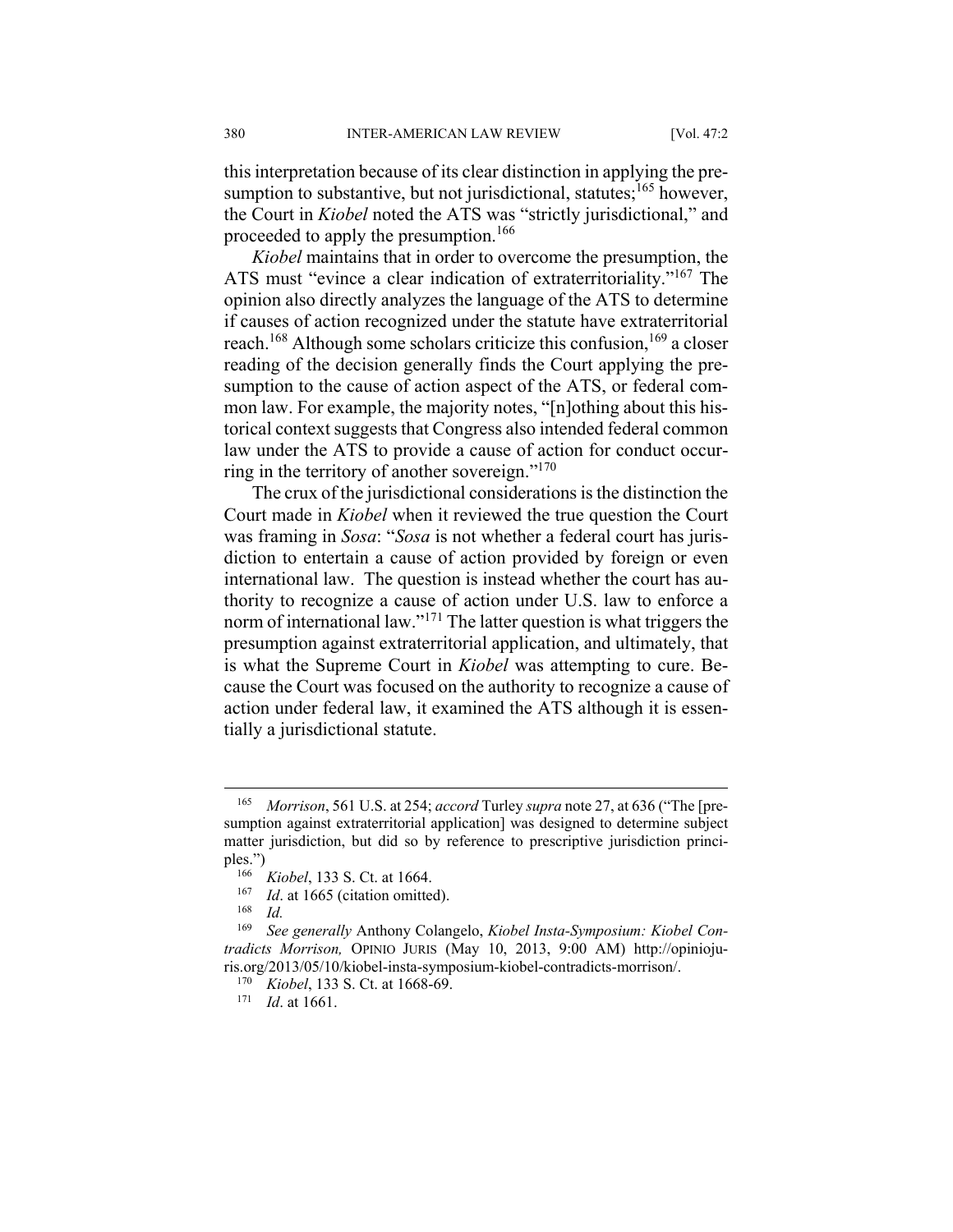#### SUMMER 2016] APPLYING DOMESTIC STATUTES TO FOREIGN CONDUCT 381

Furthermore, the jurisprudence concerning the presumption against extraterritorial application does not generally speak to the effect of other forums where a claim may be brought. Instead, the focus is on whether the law of the United States can be applied to foreign conduct. Notably, the Supreme Court's oral arguments in *Kiobel*, covered whether the plaintiffs had another forum in which to bring suit.172 The idea of the plaintiffs bringing a claim in the United Kingdom and the Netherlands was discussed, but did not appear in any manner in any of the resulting written opinions for the case.173

#### V. CONCLUSION

Within the last five years, the Supreme Court has invoked a strict application of the longstanding doctrine of the presumption against extraterritorial application. *Morrison* and *Kiobel* guide not just how section 10(b) of the Securities Exchange Act and the Alien Tort Statute should be applied, but also whether *any* federal statute may be applied extraterritorially.<sup>174</sup> This cross between various areas of law is evident when analyzing how these decisions came to apply the presumption against extraterritoriality: *Kiobel*, a human rights case, relied on *Morrison*, a securities case, which relied on *Aramco*, an employment discrimination case. These three decisions specifically maintain that statutes carry their own private right of action that should not be applied extraterritorially without a "clear indication" from Congress.<sup>175</sup>

Yet, despite a seemingly bright-line rule of strict presumption, there remain many open questions surrounding when the presumption may be overcome. As noted by one commentator, "[t]he Court's extraterritoriality jurisprudence seems likely to remain a

<sup>&</sup>lt;sup>172</sup> Transcript of Oral Argument at 6, Kiobel v. Royal Dutch Petroleum Co., 133 S. Ct. 1659 (2013) (No. 10-1491). 173 *Id*. 174 *See* Keenan & Shroff, *supra* note 57, at 74; *see also* Hoffman, *supra* note

<sup>125,</sup> at 35 ("Certainly, much of the language in the Roberts opinion suggests that he would apply the presumption against extraterritoriality categorically as it was applied in Morrison."). 175 *Kiobel*, 133 S. Ct. at 1665 (quoting *Morrison*, 561 U.S. at 265).